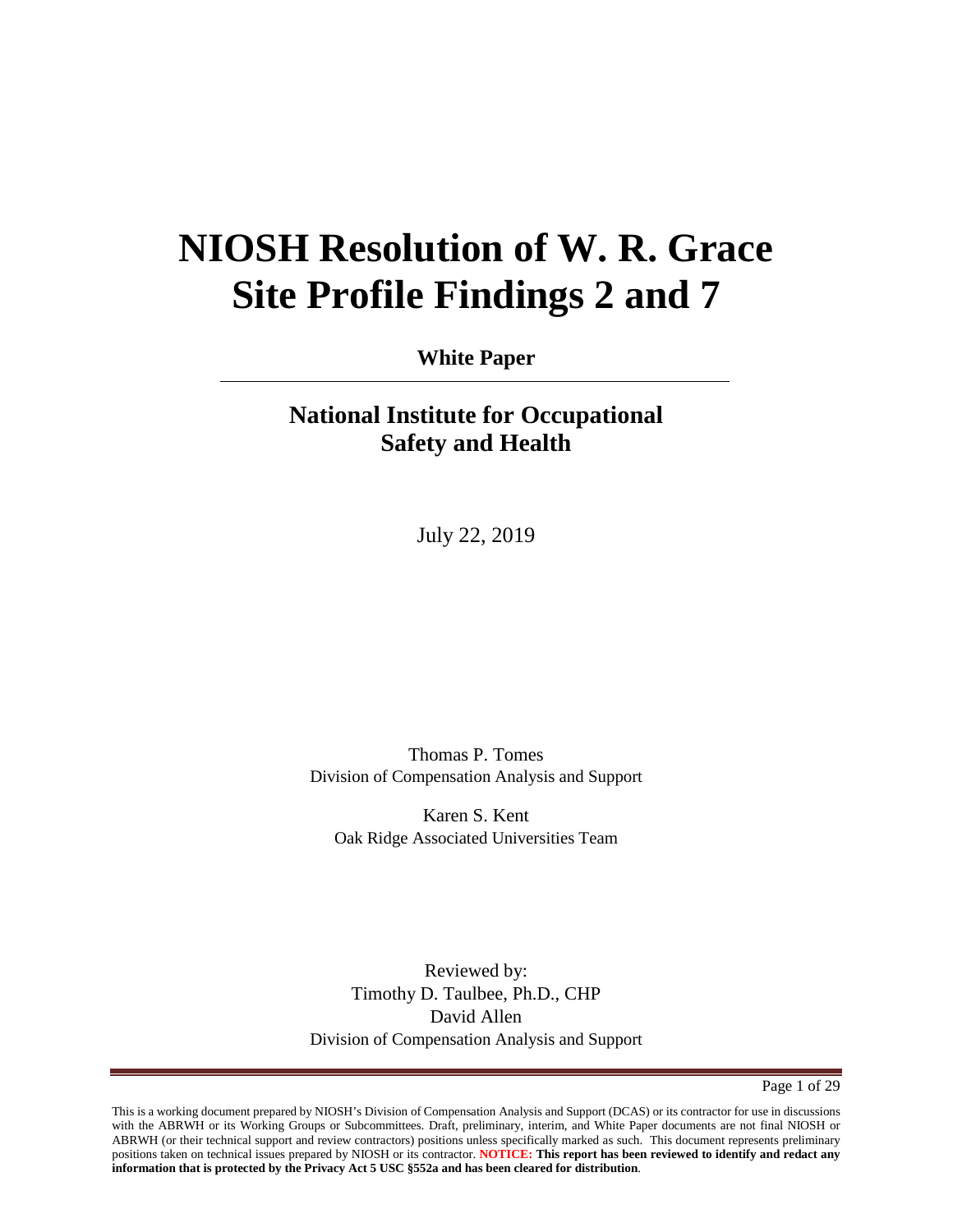# TABLE OF CONTENTS

Page 2 of 29

This is a working document prepared by NIOSH's Division of Compensation Analysis and Support (DCAS) or its contractor for use in discussions with the ABRWH or its Working Groups or Subcommittees. Draft, preliminary, interim, and White Paper documents are not final NIOSH or ABRWH (or their technical support and review contractors) positions unless specifically marked as such. This document represents preliminary positions taken on technical issues prepared by NIOSH or its contractor. **NOTICE: This report has been reviewed to identify and redact any information that is protected by the Privacy Act 5 USC §552a and has been cleared for distribution**.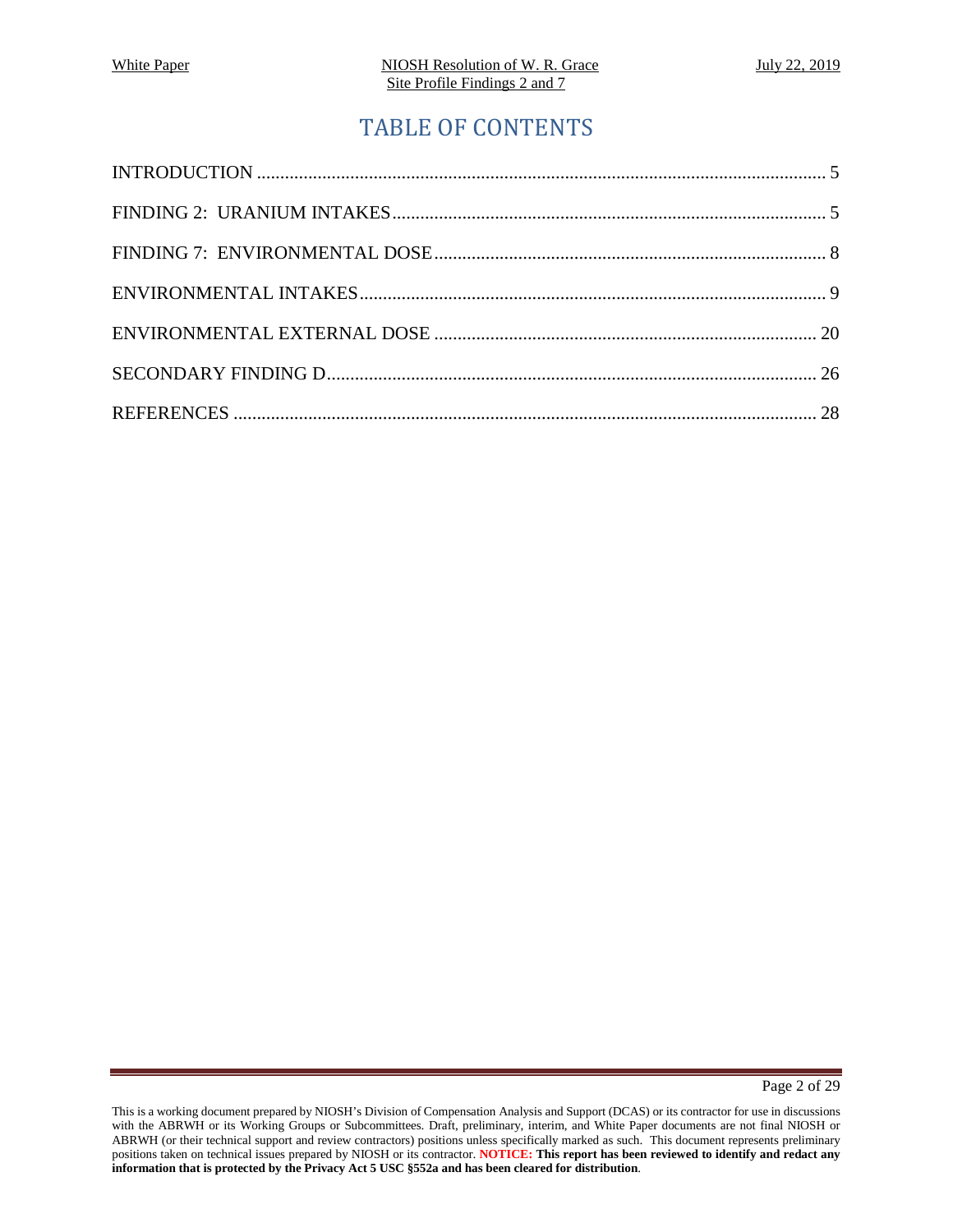### Tables

| Table 3: Annual average perimeter gross alpha air concentrations by location $(\mu Ci/ml)$ 13 |
|-----------------------------------------------------------------------------------------------|
|                                                                                               |
|                                                                                               |
|                                                                                               |
|                                                                                               |
|                                                                                               |
|                                                                                               |
|                                                                                               |
|                                                                                               |
|                                                                                               |
|                                                                                               |
|                                                                                               |
|                                                                                               |
|                                                                                               |

This is a working document prepared by NIOSH's Division of Compensation Analysis and Support (DCAS) or its contractor for use in discussions with the ABRWH or its Working Groups or Subcommittees. Draft, preliminary, interim, and White Paper documents are not final NIOSH or ABRWH (or their technical support and review contractors) positions unless specifically marked as such. This document represents preliminary positions taken on technical issues prepared by NIOSH or its contractor. **NOTICE: This report has been reviewed to identify and redact any information that is protected by the Privacy Act 5 USC §552a and has been cleared for distribution**.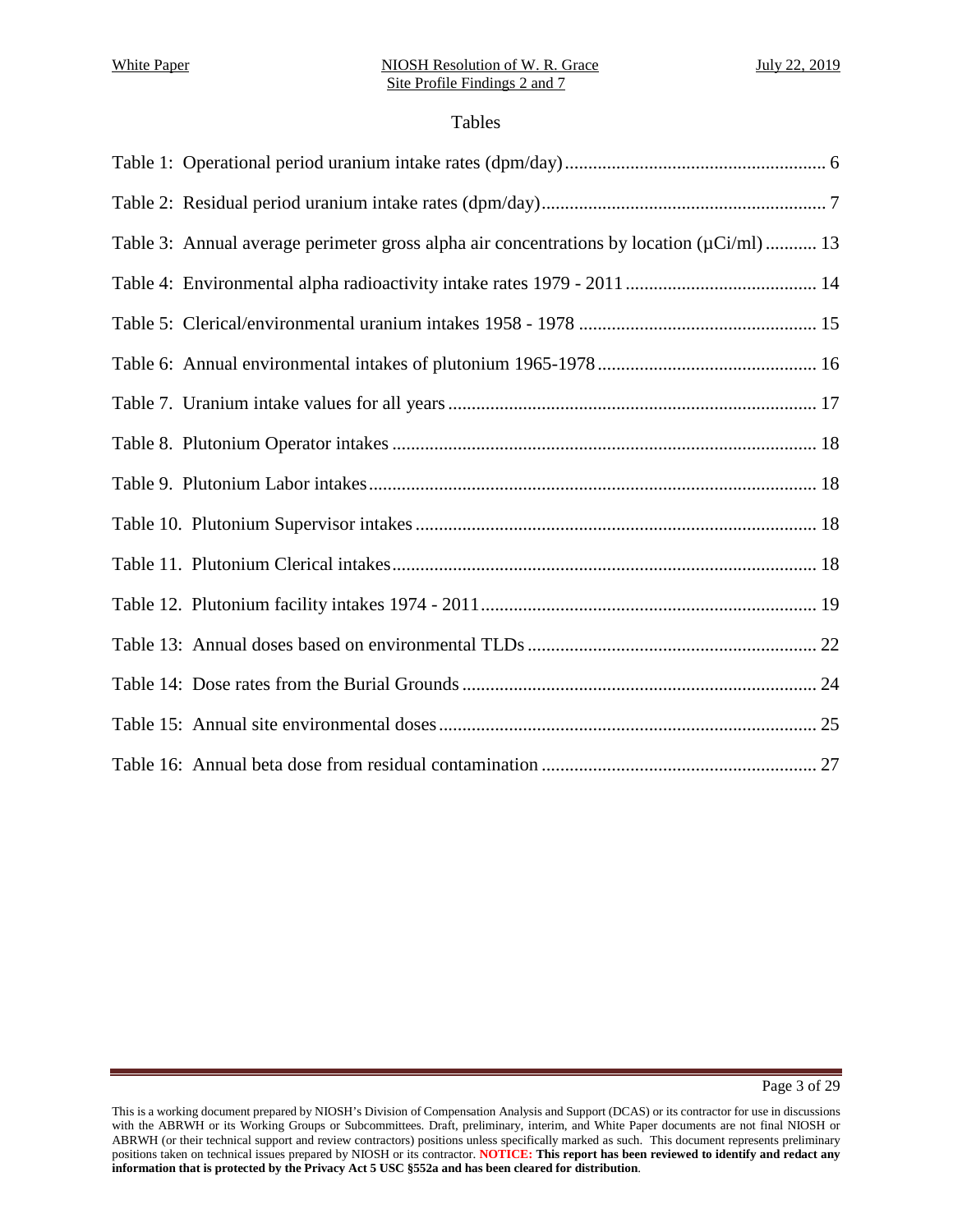# Figures

Page 4 of 29

This is a working document prepared by NIOSH's Division of Compensation Analysis and Support (DCAS) or its contractor for use in discussions with the ABRWH or its Working Groups or Subcommittees. Draft, preliminary, interim, and White Paper documents are not final NIOSH or ABRWH (or their technical support and review contractors) positions unless specifically marked as such. This document represents preliminary positions taken on technical issues prepared by NIOSH or its contractor. **NOTICE: This report has been reviewed to identify and redact any information that is protected by the Privacy Act 5 USC §552a and has been cleared for distribution**.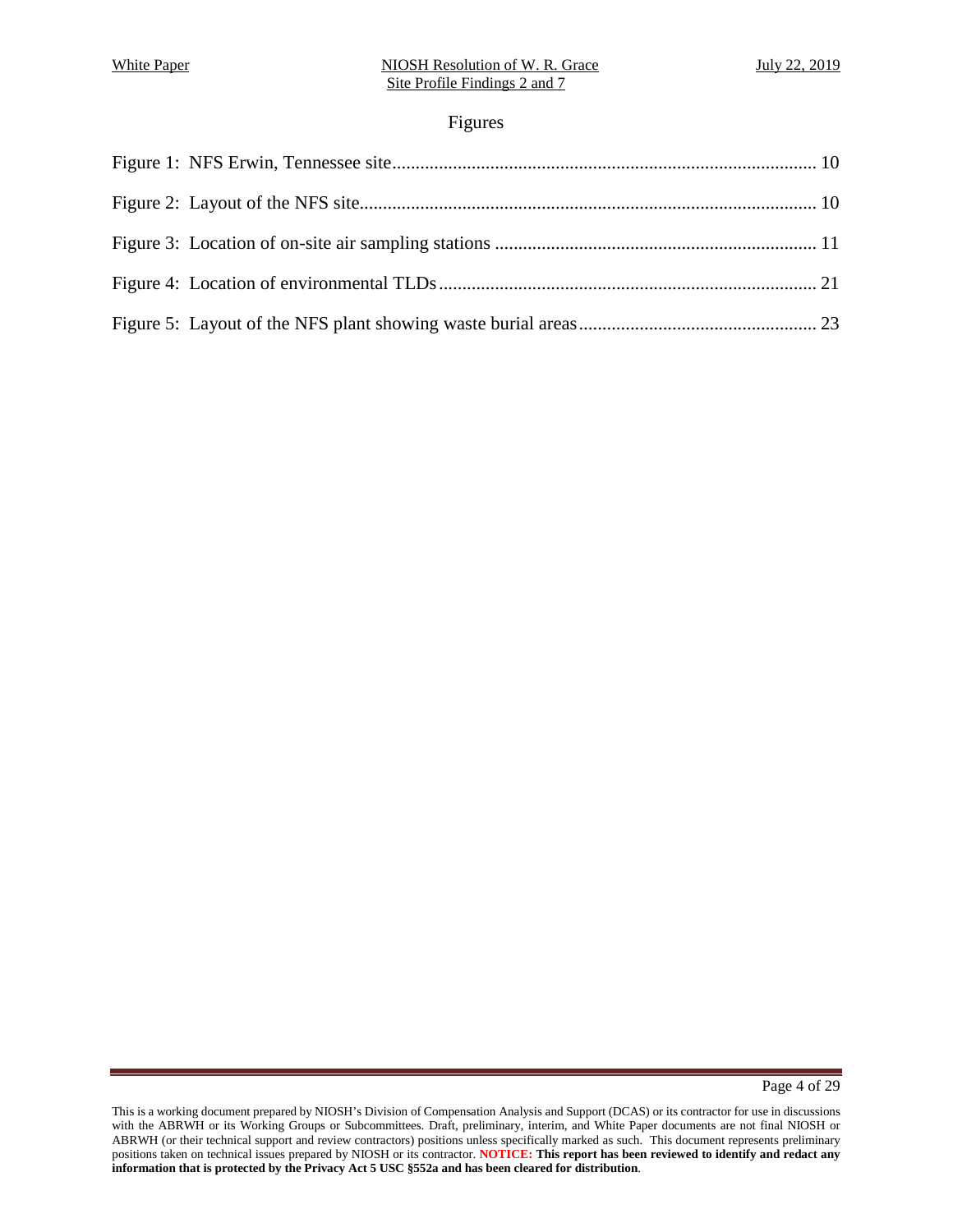# <span id="page-4-0"></span>**INTRODUCTION**

The S. Cohen & Associates (SC&A) review of the *Technical Basis Document: An Exposure Matrix for W.R. Grace and Company in Erwin, Tennessee*, *W.R. Grace, Erwin, TN* (TBD) (ORAUT 2011), resulted in seven findings (SC&A 2013).

This white paper provides resolutions to Findings 2 and 7. Finding 2 concerns intakes of uranium during the Atomic Weapons Employer (AWE) operational period. Finding 7 concerns environmental dose and intakes in the AWE operational and residual periods. This paper also provides a resolution to Secondary Finding D.

References to the TBD in this paper refer to Revision 02 of ORAUT-TKBS-0043 (ORAUT 2011). The National Institute for Occupational Safety and Health (NIOSH) plans to revise the TBD after agreement is reached on resolutions to these and the other findings. Responses to other findings are addressed separately.

The environmental intake estimates in this paper are based on environmental monitoring data in the later years. Occupation intake estimates of uranium and plutonium are used to supplement the environmental monitoring data in the early years when environmental data are not available. This document also provides an intake summary section of the methods to reconstruct occupational and environmental intakes for all years.

# <span id="page-4-1"></span>**FINDING 2: URANIUM INTAKES**

SC&A Finding 2 (SCA 2013, PDF pp. 9, 22-23) concerned the default uranium intakes the TBD provides for unmonitored workers.

Finding 2. Insufficient uranium bioassay/intake data.

*"If a worker's uranium bioassay data are not available, the TBD recommends on page 25 that the intake values in Table 3-15 be used to assign unmonitored dose during the operational period 1958–1970. There has been no documentation or substantiation of the appropriateness of using a 1961 air concentration data point for operating conditions at WRG during the entire operational period. Additional investigation of the use of the 1961 data for 1958–1970 is needed."* 

Finding 2 was discussed during the Advisory Board Work Group on Uranium Refining AWEs (Work Group) meeting on August 3, 2015. NIOSH provided the rationale for the default uranium intake in Table 3-15 for the Operator exposure category but indicated an assessment will be made for workers not routinely exposed to the highest levels of airborne radioactivity. SC&A agreed, in principle, with that approach to resolve Finding 2. This paper provides intake rates for those other categories of workers.

Page 5 of 29

This is a working document prepared by NIOSH's Division of Compensation Analysis and Support (DCAS) or its contractor for use in discussions with the ABRWH or its Working Groups or Subcommittees. Draft, preliminary, interim, and White Paper documents are not final NIOSH or ABRWH (or their technical support and review contractors) positions unless specifically marked as such. This document represents preliminary positions taken on technical issues prepared by NIOSH or its contractor. **NOTICE: This report has been reviewed to identify and redact any information that is protected by the Privacy Act 5 USC §552a and has been cleared for distribution**.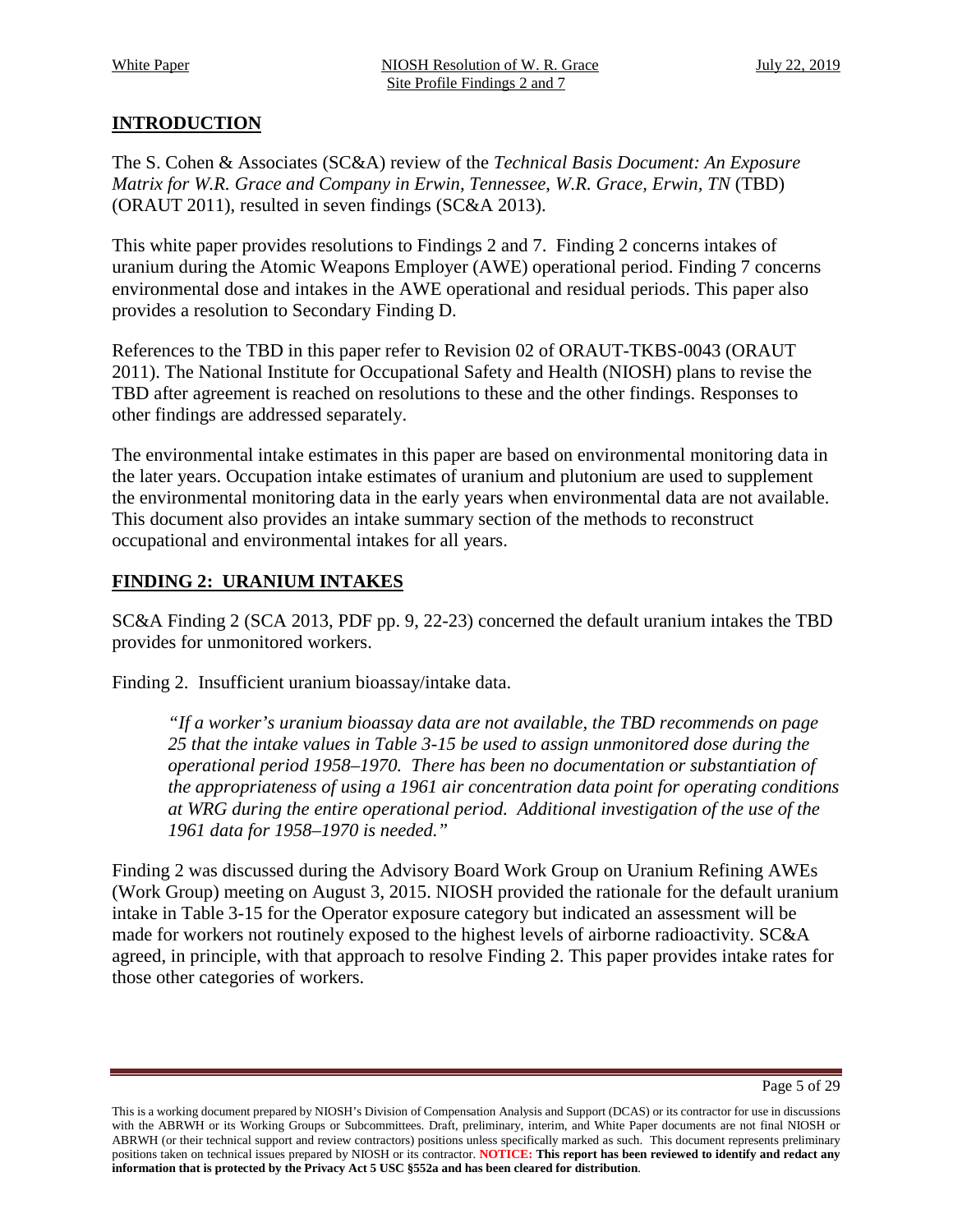The default operational period intake rates are provided for periods when there were no bioassay data or to fill in gaps in individual monitoring data. Additionally, updated residual contamination period intakes are provided.

# **AWE Operational Period Intakes (1958 through 1970)**

Table 3-15 of the TBD provides a total uranium (alpha) inhalation intake rate of 1.71 x  $10^3$  pCi per calendar day and an ingestion rate of  $3.56 \times 10^{1}$  pCi per calendar day. These inhalation and ingestion rates are applicable for the AWE operational period from 1958 through 1970. The intake rates are applicable to Operators, a category defined for those considered to be the most highly exposed workers.

NIOSH derived intake rates for other worker categories in the AWE operational period based on the exposure model used in Battelle-TBD-6000 (NIOSH 2011). Battelle-TBD-6000 uses four uranium intake categories, which this white paper refers to as *Operator, Labor, Supervisor and Clerical*. The three lower levels of intakes are assigned as a function of the Operator intake. For the operational period, the default inhalation rate for the Operator job category provided in TBD Table 3-15 is retained (as discussed in the August 3, 2015 Work Group meeting). The Labor category of worker exposure is assigned 50% of the Operator intake rates. The Supervisor exposure category is assigned 25% of the Operator intake rate. The Clerical exposure category is assigned 10% of the Supervisor intake rate. These assumptions result in the intake rates provided in Table 1.

|  | Table 1: Operational period uranium intake rates (dpm/day) |  |  |  |  |  |  |
|--|------------------------------------------------------------|--|--|--|--|--|--|
|--|------------------------------------------------------------|--|--|--|--|--|--|

<span id="page-5-0"></span>

| Intake Mode | Operator     | General Labor | Supervisor   | Clerical     |
|-------------|--------------|---------------|--------------|--------------|
| Inhalation  | $3.80E + 03$ | 1.90E+03      | $9.50E + 02$ | $9.50E + 01$ |
| Ingestion   | $7.92E + 01$ | $3.96E + 01$  | 1.98E+01     | $1.98E + 00$ |

Note: All intake rates are in units of dpm per calendar day for exposures from 1958 through 1970. Note: Intakes represent total uranium alpha and are to be assigned as intakes of U-234 using the most favorable solubility type. Ingestion f1 values are assigned to match the inhalation type chosen. Note: A worker's bioassay data should be considered.

Note: Intakes of other radionuclides are assigned according to ratios provided in TBD Table 3-12.

# **Residual Contamination Period Intakes (1971 to March 1, 2011)**

The inhalation and ingestion intake rates in TBD Tables 5-2 and 5-3, respectively, from residual uranium contamination need to be updated to be consistent with current program assumptions and the updated operational period intakes. The residual period intakes were not part of Finding 2 but are related.

Based on guidance in Battelle-TBD 6000, the air concentration used for default uranium intakes for the operational period (578 dpm/m<sup>3</sup>) was assumed to deposit on the surface for 30 days with a deposition rate of 0.00075 m/s, resulting in a surface contamination level of 1.124 x 106  $\text{dpm/m}^2$ . A resuspension factor of 1 x 10<sup>-5</sup>/m was applied, resulting in an initial residual period air concentration of 11.236  $dpm/m<sup>3</sup>$ . Assuming 2,000 hours of exposure and a breathing rate of

This is a working document prepared by NIOSH's Division of Compensation Analysis and Support (DCAS) or its contractor for use in discussions with the ABRWH or its Working Groups or Subcommittees. Draft, preliminary, interim, and White Paper documents are not final NIOSH or ABRWH (or their technical support and review contractors) positions unless specifically marked as such. This document represents preliminary positions taken on technical issues prepared by NIOSH or its contractor. **NOTICE: This report has been reviewed to identify and redact any information that is protected by the Privacy Act 5 USC §552a and has been cleared for distribution**.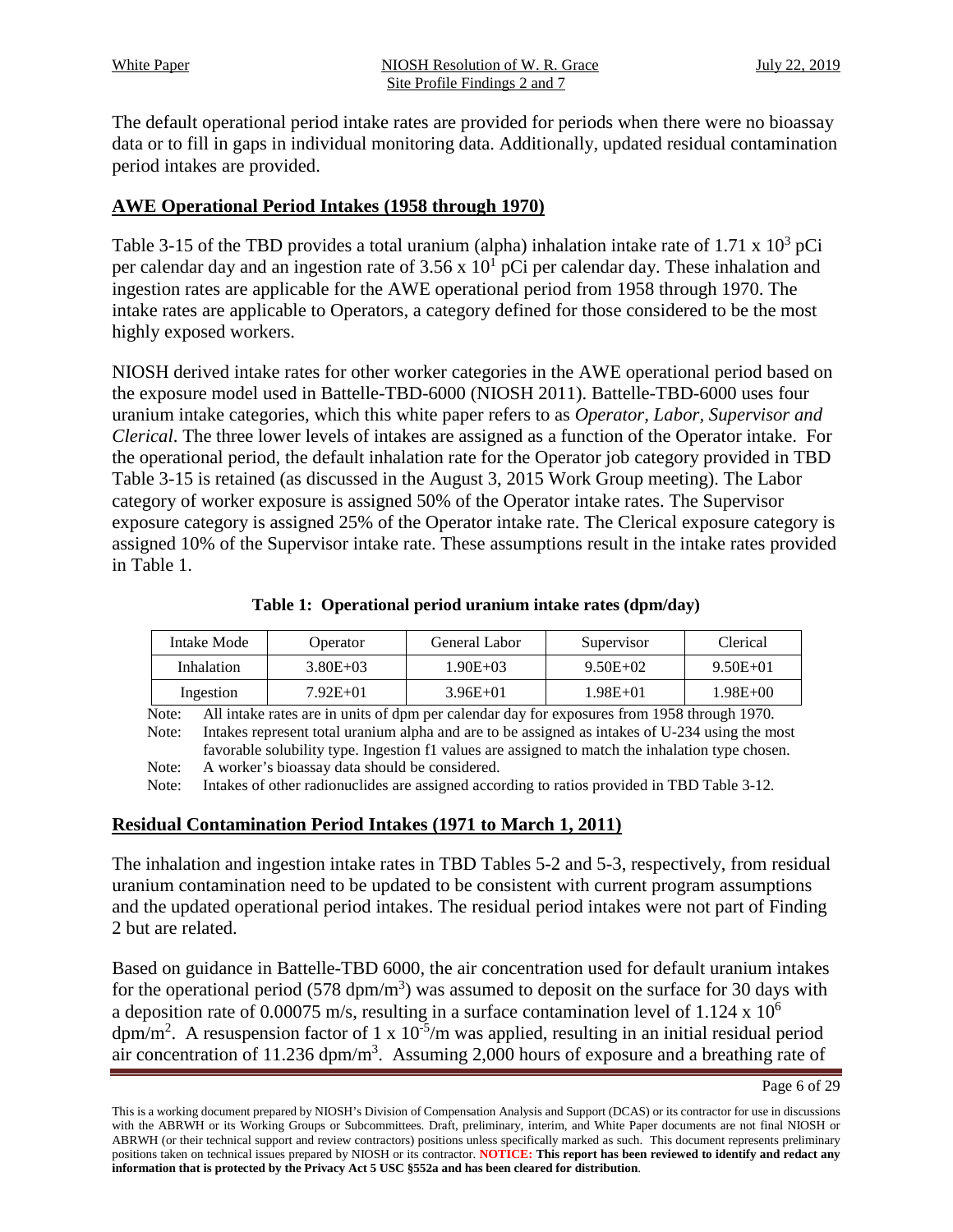$1.2 \text{ m}^3$ /hour, the inhalation intake rate in the contaminated areas at the beginning of the residual period is 73.883 dpm/d (calendar day basis). This is an update from the current TBD version (Revision 2), which did not incorporate the settling and resuspension methods to derive residual period inhalation intake rates.

The ingestion rate in the operational period in TBD Table 3-15 was derived from methods described in OCAS-TIB-009 (NIOSH 2004). The initial residual period ingestion rate is assumed to be equal to the operational period ingestion rate (the same as the current TBD version).

The residual contamination levels are assumed to deplete at a rate of 0.00067/d, so the inhalation and ingestion intake rates were adjusted for subsequent years using the factors specified in ORAUT-OTIB-0070, Table 4-2 (ORAUT 2012).

During the residual period, the relative intakes for the four exposure categories are the same as specified for the operational period except that the Labor category is doubled to be equal to the Operator category because both categories of workers may have worked full time in contaminated areas. These assumptions result in the residual period uranium intake rates in Table 2.

<span id="page-6-0"></span>

| Year | Operator/Labor<br><b>Inhalation</b> | Operator/Labor<br><b>Ingestion</b> | <b>Supervisor</b><br><b>Inhalation</b> | <b>Supervisor</b><br><b>Ingestion</b> | <b>Clerical</b><br><b>Inhalation</b> | <b>Clerical</b><br><b>Ingestion</b> |
|------|-------------------------------------|------------------------------------|----------------------------------------|---------------------------------------|--------------------------------------|-------------------------------------|
| 1971 | $7.39E + 01$                        | $7.92E + 01$                       | $1.85E + 01$                           | $1.98E + 01$                          | $1.85E + 00$                         | $1.98E + 00$                        |
| 1972 | $5.79E + 01$                        | $6.20E + 01$                       | $1.45E + 01$                           | $1.55E + 01$                          | $1.45E + 00$                         | $1.55E+00$                          |
| 1973 | $4.53E + 01$                        | $4.85E + 01$                       | $1.13E + 01$                           | $1.21E + 01$                          | $1.13E + 00$                         | $1.21E + 00$                        |
| 1974 | $3.55E + 01$                        | $3.80E + 01$                       | 8.87E+00                               | $9.50E + 00$                          | 8.87E-01                             | 9.50E-01                            |
| 1975 | 2.78E+01                            | $2.98E + 01$                       | $6.94E + 00$                           | 7.44E+00                              | 6.94E-01                             | 7.44E-01                            |
| 1976 | $2.17E + 01$                        | $2.33E + 01$                       | 5.43E+00                               | $5.82E + 00$                          | 5.43E-01                             | 5.82E-01                            |
| 1977 | $1.71E + 01$                        | $1.83E + 01$                       | $4.27E + 00$                           | $4.57E + 00$                          | 4.27E-01                             | 4.57E-01                            |
| 1978 | $1.34E + 01$                        | $1.43E + 01$                       | $3.34E + 00$                           | $3.58E + 00$                          | 3.34E-01                             | 3.58E-01                            |
| 1979 | $1.04E + 01$                        | $1.12E + 01$                       | $2.60E + 00$                           | $2.79E + 00$                          | 2.60E-01                             | 2.79E-01                            |
| 1980 | $8.20E + 00$                        | $8.79E + 00$                       | $2.05E + 00$                           | $2.20E + 00$                          | 2.05E-01                             | 2.20E-01                            |
| 1981 | $6.41E + 00$                        | $6.86E + 00$                       | $1.60E + 00$                           | $1.72E + 00$                          | 1.60E-01                             | 1.72E-01                            |
| 1982 | $5.02E + 00$                        | $5.38E + 00$                       | $1.25E + 00$                           | $1.34E + 00$                          | 1.25E-01                             | 1.34E-01                            |
| 1983 | $3.93E + 00$                        | $4.21E + 00$                       | 9.83E-01                               | $1.05E + 00$                          | 9.83E-02                             | 1.05E-01                            |
| 1984 | $3.07E + 00$                        | $3.29E + 00$                       | 7.68E-01                               | 8.23E-01                              | 7.68E-02                             | 8.23E-02                            |
| 1985 | $2.41E + 00$                        | $2.58E + 00$                       | 6.02E-01                               | 6.45E-01                              | $6.02E-02$                           | 6.45E-02                            |
| 1986 | $1.88E + 00$                        | $2.02E + 00$                       | 4.71E-01                               | 5.05E-01                              | 4.71E-02                             | 5.05E-02                            |
| 1987 | $1.48E + 00$                        | $1.58E + 00$                       | 3.69E-01                               | 3.96E-01                              | 3.69E-02                             | 3.96E-02                            |
| 1988 | $1.15E + 00$                        | $1.24E + 00$                       | 2.88E-01                               | 3.09E-01                              | 2.88E-02                             | 3.09E-02                            |
| 1989 | 9.09E-01                            | 9.74E-01                           | 2.27E-01                               | 2.43E-01                              | 2.27E-02                             | 2.43E-02                            |

**Table 2: Residual period uranium intake rates (dpm/day)**

Page 7 of 29

This is a working document prepared by NIOSH's Division of Compensation Analysis and Support (DCAS) or its contractor for use in discussions with the ABRWH or its Working Groups or Subcommittees. Draft, preliminary, interim, and White Paper documents are not final NIOSH or ABRWH (or their technical support and review contractors) positions unless specifically marked as such. This document represents preliminary positions taken on technical issues prepared by NIOSH or its contractor. **NOTICE: This report has been reviewed to identify and redact any information that is protected by the Privacy Act 5 USC §552a and has been cleared for distribution**.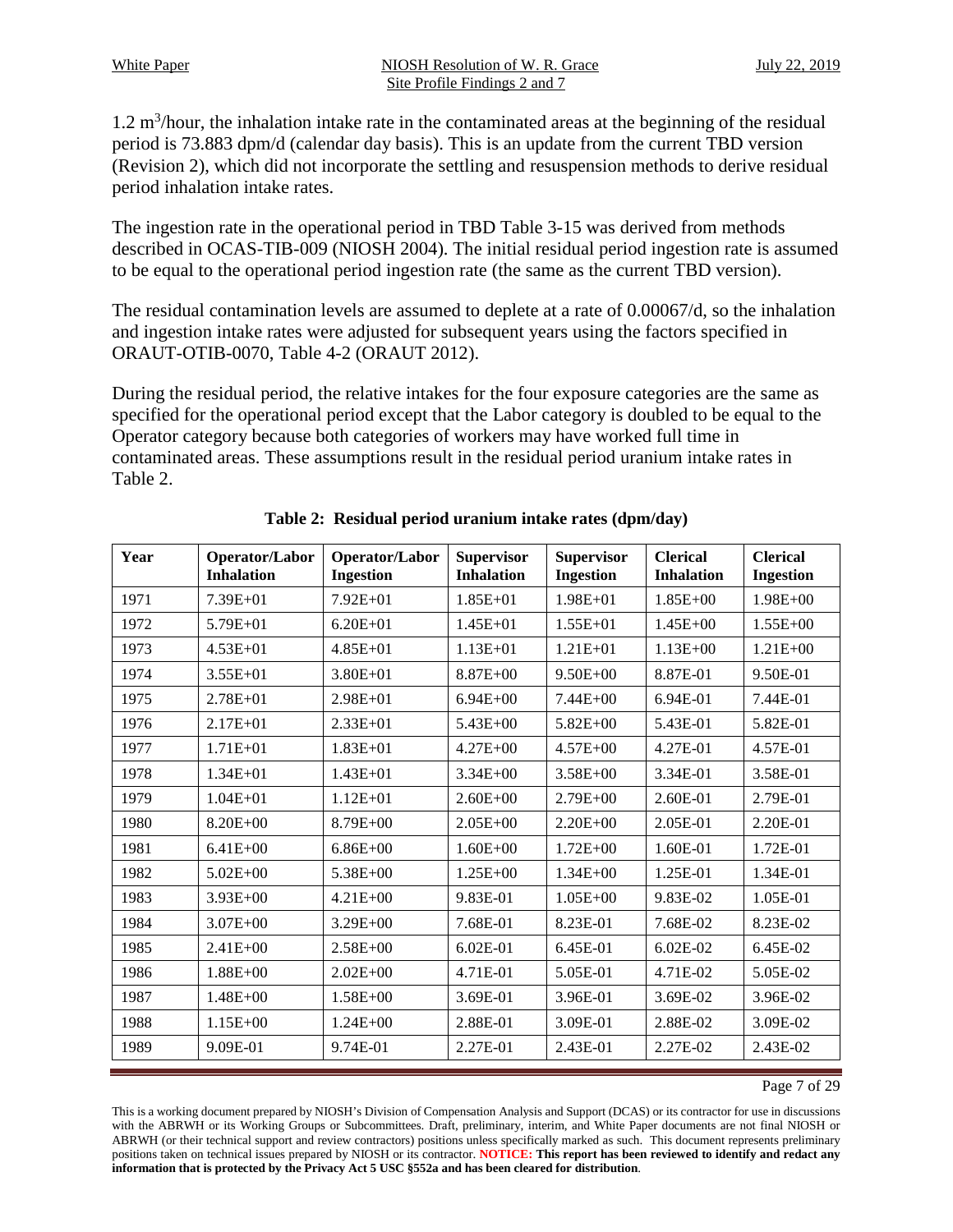White Paper The MIOSH Resolution of W. R. Grace The July 22, 2019 Site Profile Findings 2 and 7

| Year             | Operator/Labor<br><b>Inhalation</b> | Operator/Labor<br><b>Ingestion</b> | <b>Supervisor</b><br><b>Inhalation</b> | <b>Supervisor</b><br><b>Ingestion</b> | <b>Clerical</b><br><b>Inhalation</b> | <b>Clerical</b><br><b>Ingestion</b> |
|------------------|-------------------------------------|------------------------------------|----------------------------------------|---------------------------------------|--------------------------------------|-------------------------------------|
| 1990             | 7.09E-01                            | 7.60E-01                           | 1.77E-01                               | 1.90E-01                              | 1.77E-02                             | 1.90E-02                            |
| 1991             | 5.55E-01                            | 5.95E-01                           | 1.39E-01                               | 1.49E-01                              | 1.39E-02                             | 1.49E-02                            |
| 1992             | 4.34E-01                            | 4.66E-01                           | 1.09E-01                               | 1.16E-01                              | 1.09E-02                             | 1.16E-02                            |
| 1993             | 3.41E-01                            | 3.65E-01                           | 8.51E-02                               | 9.13E-02                              | 8.51E-03                             | 9.13E-03                            |
| 1994             | $2.67E-01$                          | 2.86E-01                           | $6.67E-02$                             | 7.15E-02                              | $6.67E-03$                           | 7.15E-03                            |
| 1995             | 2.09E-01                            | 2.24E-01                           | 5.23E-02                               | 5.60E-02                              | 5.23E-03                             | 5.60E-03                            |
| 1996             | $1.63E-01$                          | 1.75E-01                           | 4.08E-02                               | 4.37E-02                              | 4.08E-03                             | 4.37E-03                            |
| 1997             | 1.28E-01                            | 1.37E-01                           | 3.20E-02                               | 3.42E-02                              | 3.20E-03                             | 3.42E-03                            |
| 1998             | 1.00E-01                            | 1.08E-01                           | $2.51E-02$                             | 2.69E-02                              | 2.51E-03                             | 2.69E-03                            |
| 1999             | 7.83E-02                            | 8.39E-02                           | 1.96E-02                               | 2.10E-02                              | 1.96E-03                             | 2.10E-03                            |
| 2000<br>3/1/2011 | $6.15E-02$                          | $6.59E-02$                         | 1.54E-02                               | 1.65E-02                              | 1.54E-03                             | 1.65E-03                            |

Note: All intake rates are in units of dpm per calendar day for the period of 1971 through March 1, 2011.

Note: Intakes represent total uranium alpha and are to be assigned as intakes of U-234 using the most favorable solubility type. Ingestion f1 values are assigned to match the inhalation type chosen.

Note: A worker's bioassay data should be considered if it provides a *lower* intake rate.

Note: Intakes of other radionuclides are assigned according to ratios provided in TBD Table 3-12.

# <span id="page-7-0"></span>**FINDING 7: ENVIRONMENTAL DOSE**

This section provides an assessment of environmental exposures at the W.R. Grace site in response to Finding 7 of the SC&A TBD review. The SC&A report concluded the TBD does not provide an adequate assessment of internal and external environmental exposures. NIOSH identified the following issues from Finding 7 (SCA 2013, PDF pp. 10-11, 31-32).

# **Finding 7, Issue 1:**

The TBD "*methods do not account for airborne uranium materials that were generated by the cleanup and processing of waste from the ponds and burial grounds during the residual period to which monitored, as well as unmonitored, workers may have been exposed; although, these workers may not be considered to have been directly involved with the cleanup activities.*"

NIOSH Response: The default uranium intakes and the environmental intakes in the sections below, in conjunction with worker monitoring data, provide a means to assess intakes for all workers.

# **Finding 7, Issue 2:**

"*The methods recommended do not account for intakes of plutonium for unmonitored workers during the operational period, or plutonium during the residual period for both monitored and unmonitored workers.*"

Page 8 of 29

This is a working document prepared by NIOSH's Division of Compensation Analysis and Support (DCAS) or its contractor for use in discussions with the ABRWH or its Working Groups or Subcommittees. Draft, preliminary, interim, and White Paper documents are not final NIOSH or ABRWH (or their technical support and review contractors) positions unless specifically marked as such. This document represents preliminary positions taken on technical issues prepared by NIOSH or its contractor. **NOTICE: This report has been reviewed to identify and redact any information that is protected by the Privacy Act 5 USC §552a and has been cleared for distribution**.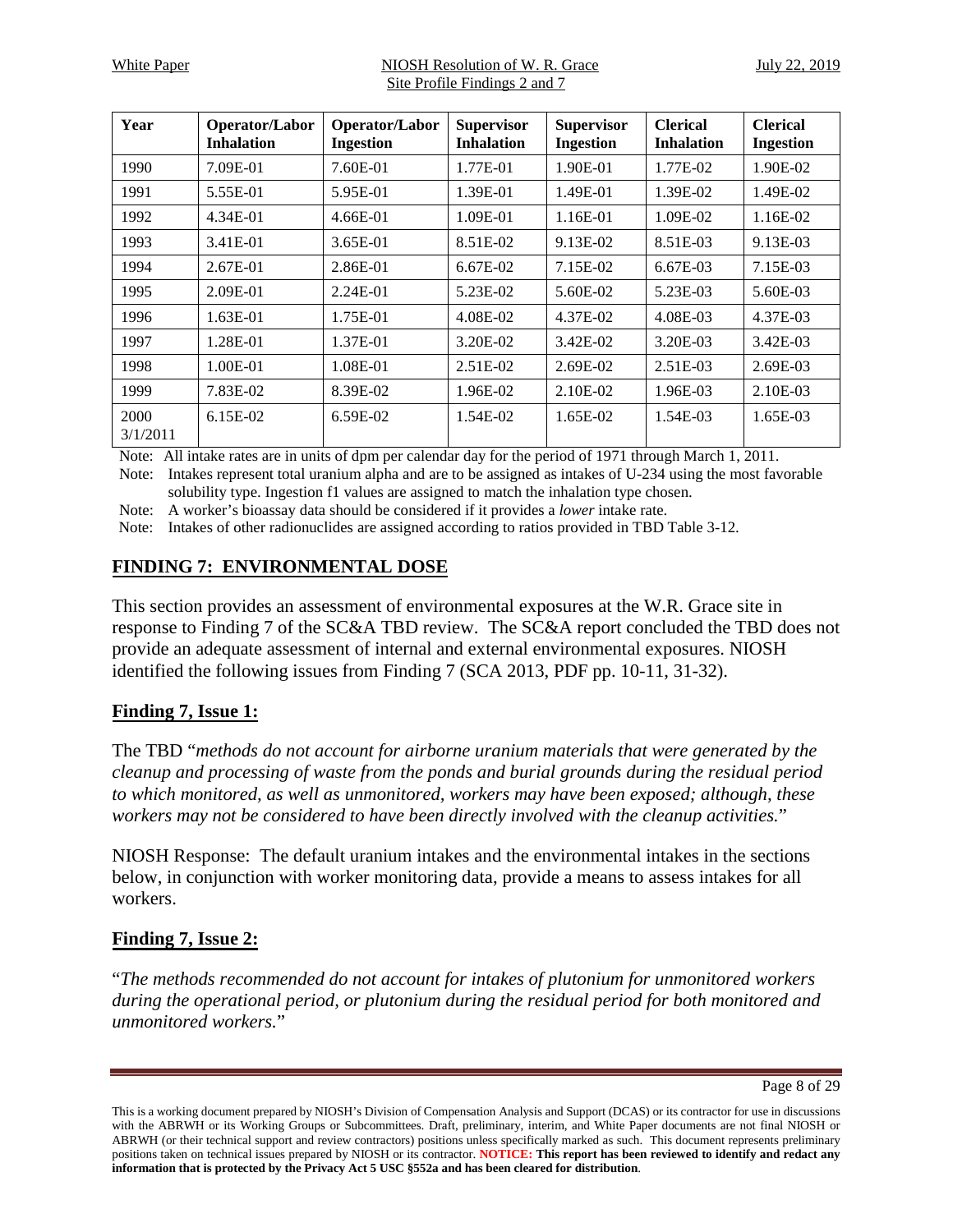NIOSH Response: NIOSH issued a white paper on March 1, 2019, that provides intakes of plutonium for unmonitored exposures in the plutonium facilities. This paper provides additional calculations of those intakes as applicable to the various exposure categories. This paper also provides environmental plutonium intakes.

# **Finding 7, Issue 3:**

TBD statements indicate that at some later times "*office workers were not assigned dosimeters. These statements indicate that some workers may not have been monitored for external exposure during the operational and residual periods; hence, requiring coworker or environmental external dose assignments*."

NIOSH Response: This paper provides environmental external doses.

# **Finding 7, Issue 4:**

"*The internal and external environmental exposures throughout the site during both the AEC period (1958-1970) and from the cleanup of the AEC legacy materials during the period 1971 present are not adequately addressed*."

Issue 4 is a general comment that the TBD does not adequately address environmental exposures, while Issues 1, 2, and 3 are specific comments on certain aspects of dose. NIOSH has performed additional data capture efforts and reviewed the available environmental monitoring data for the W. R. Grace site. Analyses of the available environmental internal dose monitoring data and external dose monitoring data are provided below.

# <span id="page-8-0"></span>**ENVIRONMENTAL INTAKES**

# **Site Information**

The Nuclear Fuel Services (NFS) site, formerly the W.R. Grace site, in Erwin, Tennessee, comprises approximately 70 acres. The site is shown in Figure 1.

Page 9 of 29

This is a working document prepared by NIOSH's Division of Compensation Analysis and Support (DCAS) or its contractor for use in discussions with the ABRWH or its Working Groups or Subcommittees. Draft, preliminary, interim, and White Paper documents are not final NIOSH or ABRWH (or their technical support and review contractors) positions unless specifically marked as such. This document represents preliminary positions taken on technical issues prepared by NIOSH or its contractor. **NOTICE: This report has been reviewed to identify and redact any information that is protected by the Privacy Act 5 USC §552a and has been cleared for distribution**.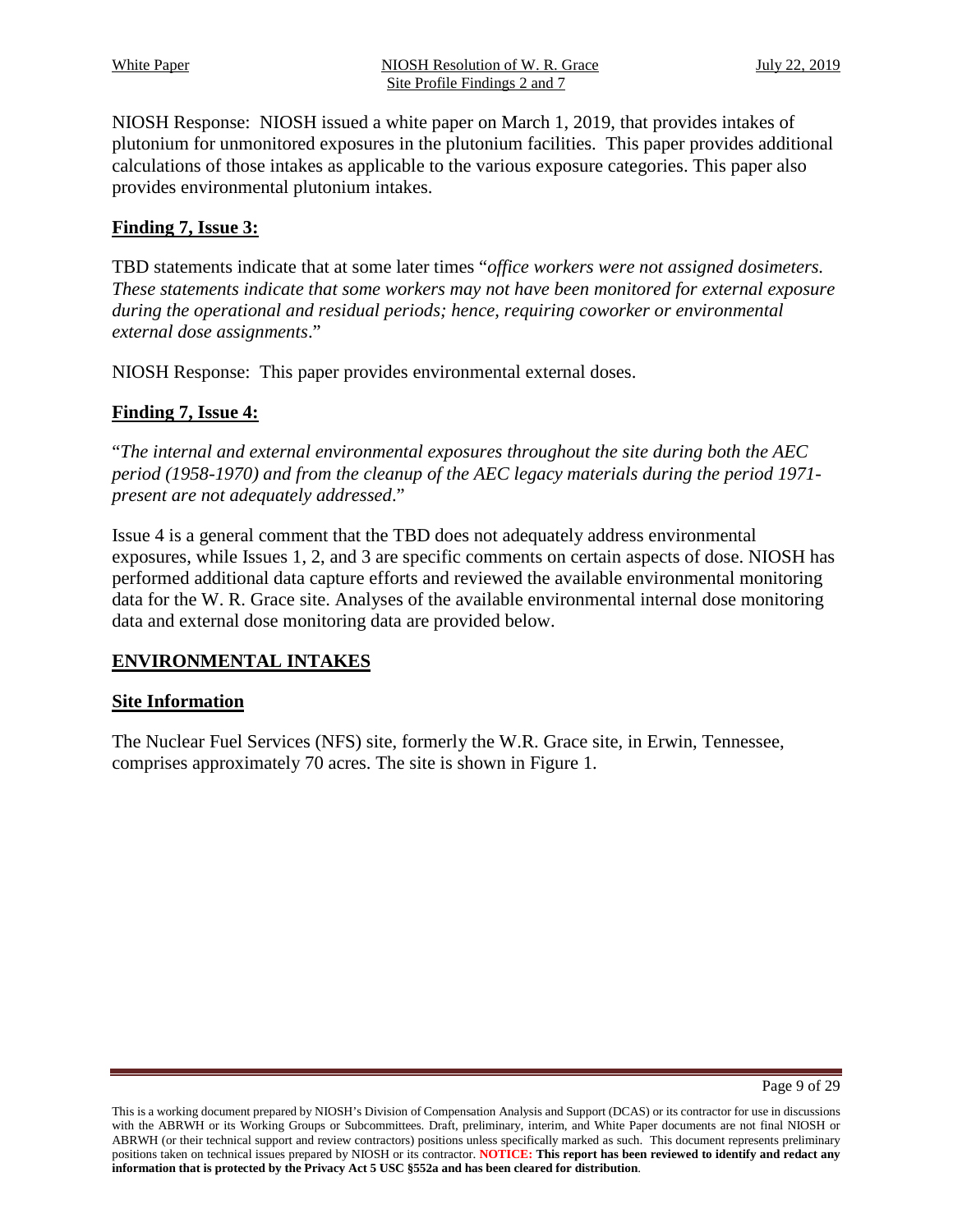

**Figure 1: NFS Erwin, Tennessee site (NRC 2011, PDF p. 23)** 

<span id="page-9-0"></span>Figure 2 shows the general layout of the site from a 1978 environmental assessment report. It shows the security fence (protected area) around the production facilities. It also shows the fence around the Burial Grounds.



Page 10 of 29

<span id="page-9-1"></span>This is a working document prepared by NIOSH's Division of Compensation Analysis and Support (DCAS) or its contractor for use in discussions with the ABRWH or its Working Groups or Subcommittees. Draft, preliminary, interim, and White Paper documents are not final NIOSH or ABRWH (or their technical support and review contractors) positions unless specifically marked as such. This document represents preliminary positions taken on technical issues prepared by NIOSH or its contractor. **NOTICE: This report has been reviewed to identify and redact any information that is protected by the Privacy Act 5 USC §552a and has been cleared for distribution**.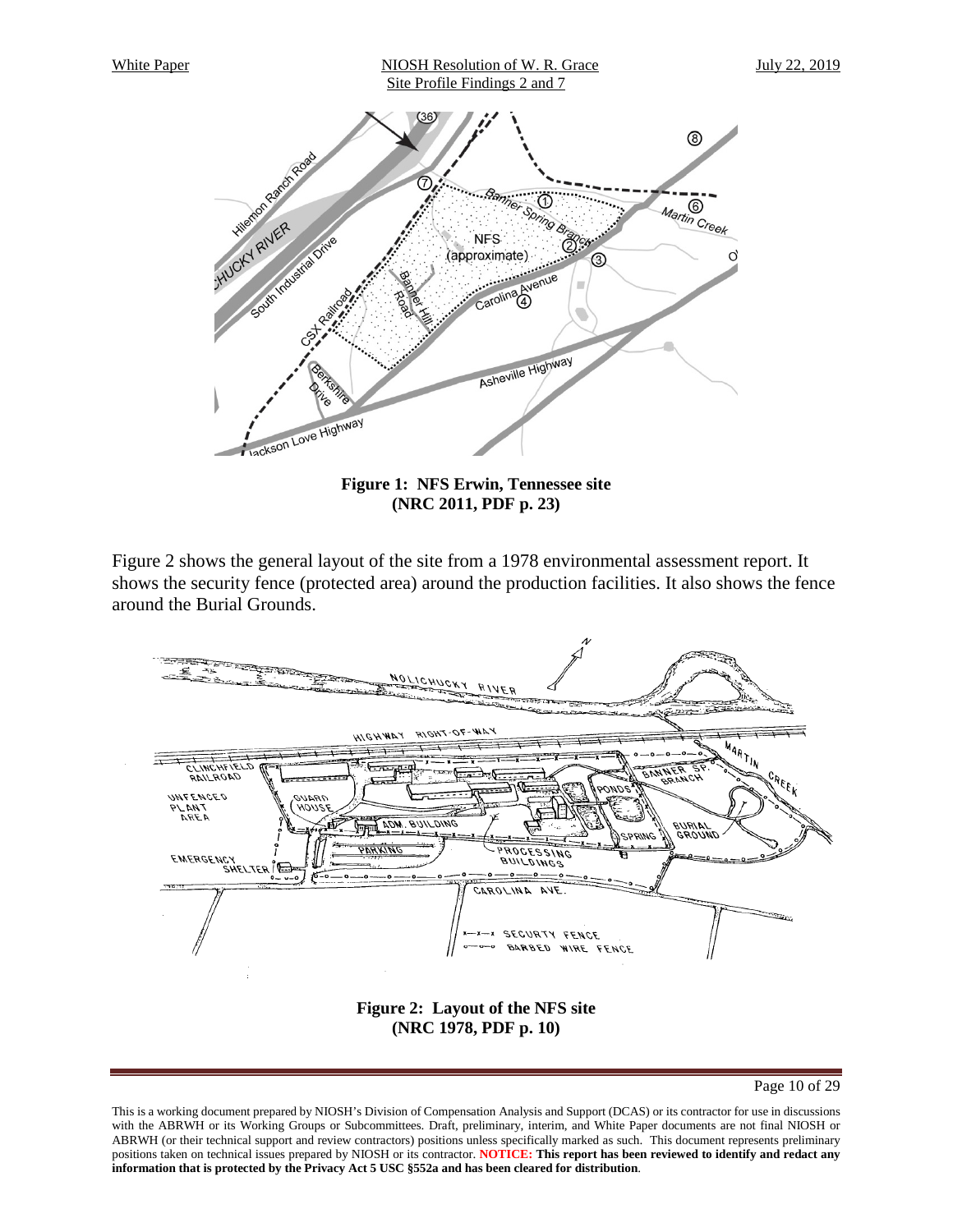White Paper MIOSH Resolution of W. R. Grace July 22, 2019 Site Profile Findings 2 and 7

In 1991, the U.S. Nuclear Regulatory Commission (NRC) reported that more than half of the then reported 57.8 acre site was occupied by buildings and associated grounds, parking lots, settling ponds, and waste burial grounds. A security fence surrounded the plant facilities, which comprised approximately 21 acres and included the various buildings as well as the settling ponds. The layout of the protected area fence, as shown in Figure 2, took that shape in 1969, when the security area was expanded. The fenced area was much smaller prior to 1969 (AEC, 1969a; AEC, 1970). The general layout and fenced areas in 1978, as seen in Figure 2, are very similar to the site layout shown in 2002 (NFS 2002, PDF p. 93).

#### **Environmental Air Monitoring Data**

Records indicate a routine independent environmental surveillance program began in 1968; some airborne concentration data are available for 1968 through 1970. Those data were from off-site locations (AEC 1969a, AEC 1969b, AEC 1970). Although the concentrations were very low, the data does not include on-site measurements.

The NRC described rigorous environmental monitoring in 1978 (NRC 1978). Continuous sampling was performed at fixed on-site and off-site locations. Alpha and beta airborne radioactivity concentrations are available starting in 1979. The general locations of the on-site air sample locations are shown in Figure 3, which is from a report written in 1991. The 1978 NRC report shows on-site sampling locations in relation to the security fences and process buildings and settling ponds (NRC, 1978, PDF. p. 75).



**Figure 3: Location of on-site air sampling stations (NRC 1991, PDF p. 101)** 

<span id="page-10-0"></span>This is a working document prepared by NIOSH's Division of Compensation Analysis and Support (DCAS) or its contractor for use in discussions with the ABRWH or its Working Groups or Subcommittees. Draft, preliminary, interim, and White Paper documents are not final NIOSH or ABRWH (or their technical support and review contractors) positions unless specifically marked as such. This document represents preliminary positions taken on technical issues prepared by NIOSH or its contractor. **NOTICE: This report has been reviewed to identify and redact any information that is protected by the Privacy Act 5 USC §552a and has been cleared for distribution**.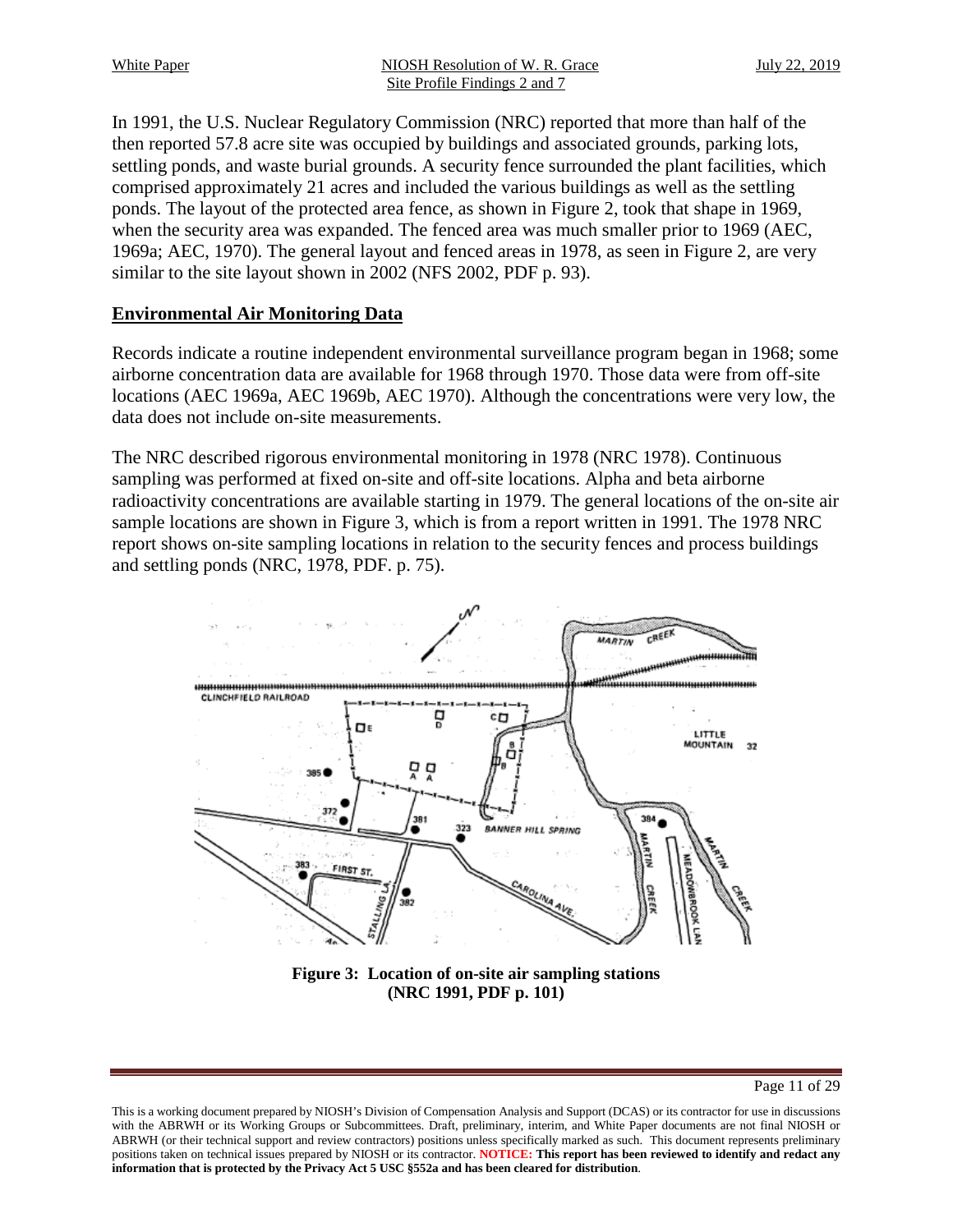Annual alpha air concentrations from the on-site monitoring stations are available from 1979 through 1995 (NRC 1991, PDF pp. 102-103; NFS 1996, PDF p. 5). The more recent environmental reports include only the off-site monitoring locations.

The annual average gross alpha air concentration results for the on-site perimeter air samplers from 1979 through 1995 are shown in Table 3. The location with the overall highest annual average concentration was the east perimeter location in 1979 at 1.58 x  $10^{-13} \mu$ Ci/ml. The annual averages generally declined over time. The second highest of the average annual concentrations was the northwest location in 1980 with a result of 6.0 x  $10^{-14} \mu$ Ci/ml.

Page 12 of 29

This is a working document prepared by NIOSH's Division of Compensation Analysis and Support (DCAS) or its contractor for use in discussions with the ABRWH or its Working Groups or Subcommittees. Draft, preliminary, interim, and White Paper documents are not final NIOSH or ABRWH (or their technical support and review contractors) positions unless specifically marked as such. This document represents preliminary positions taken on technical issues prepared by NIOSH or its contractor. **NOTICE: This report has been reviewed to identify and redact any information that is protected by the Privacy Act 5 USC §552a and has been cleared for distribution**.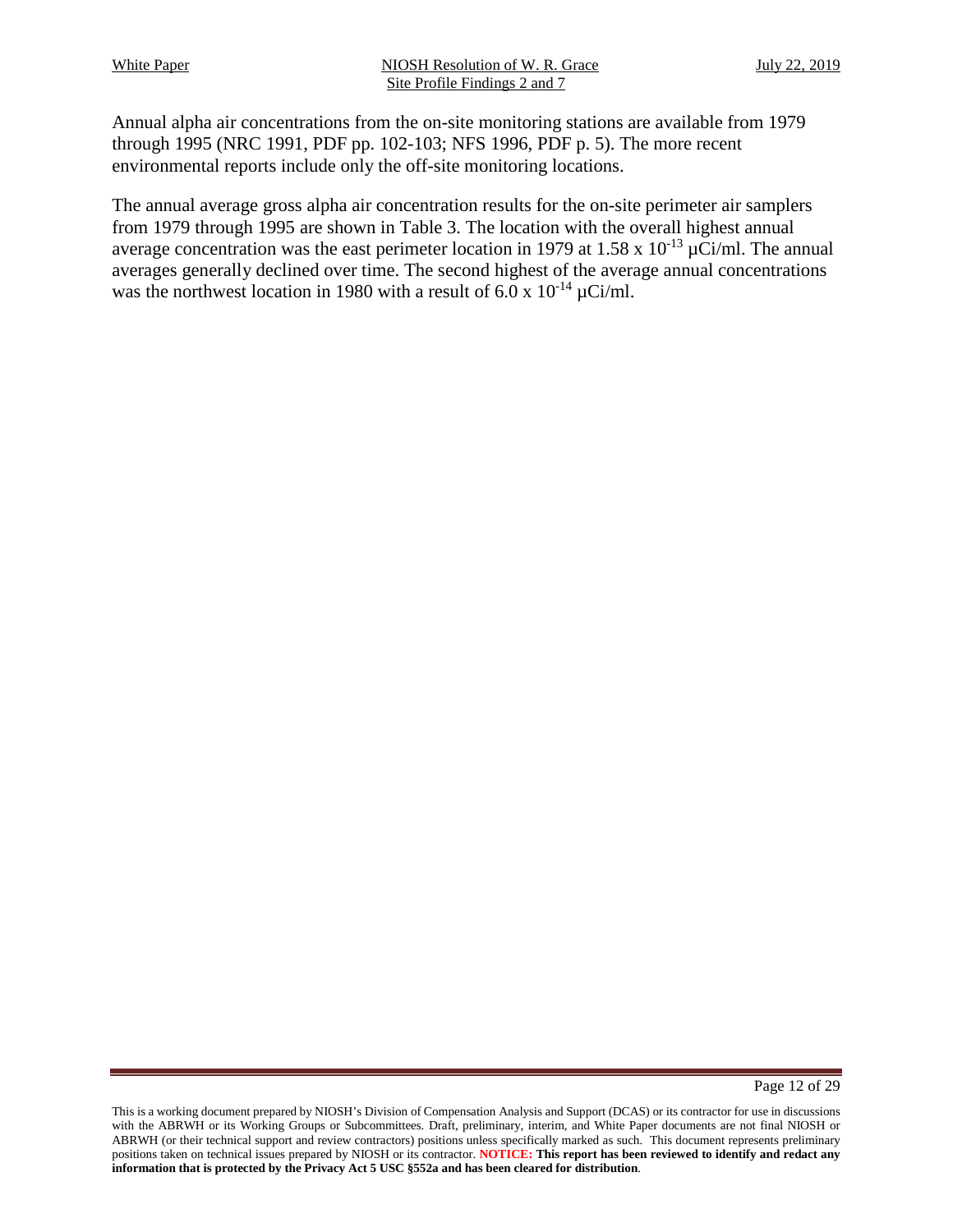<span id="page-12-0"></span>

| Year | E(A, #174,<br>#218) | NE(B,<br>#173, #217) | NW(C,<br>#170) | W(D,<br>#171) | S(E, #172) | <b>ENE</b> (#555) | W (#668)  |
|------|---------------------|----------------------|----------------|---------------|------------|-------------------|-----------|
| 1979 | 1.58E-13            | 4.20E-14             | 4.00E-14       | 4.00E-14      | 3.00E-14   | NA                | NA        |
| 1980 | 5.40E-14            | 5.25E-14             | 6.00E-14       | 5.25E-14      | 3.00E-14   | NA                | NA        |
| 1981 | 4.00E-14            | 2.30E-14             | 4.00E-14       | 3.25E-14      | 1.40E-14   | NA                | NA        |
| 1982 | 1.50E-15            | 1.40E-14             | 2.15E-14       | 2.40E-14      | 7.00E-15   | NA                | NA        |
| 1983 | 1.42E-14            | 1.07E-14             | 1.76E-14       | 2.32E-14      | 8.70E-15   | NA                | NA        |
| 1984 | 5.40E-15            | 3.80E-15             | 7.20E-15       | 1.19E-14      | 4.10E-15   | NA                | NA        |
| 1985 | 8.90E-15            | 8.80E-15             | 8.80E-15       | $1.22E-14$    | 7.70E-15   | NA                | NA        |
| 1986 | 8.90E-15            | 8.40E-15             | 9.40E-15       | 1.14E-14      | 7.90E-15   | NA                | NA        |
| 1987 | 4.70E-15            | 4.60E-15             | 3.20E-15       | 4.20E-15      | 3.20E-15   | NA                | NA        |
| 1988 | 3.30E-15            | 3.40E-15             | 3.20E-15       | 4.10E-15      | 2.50E-15   | 3.20E-15          | NA        |
| 1989 | 4.20E-15            | 2.60E-15             | 2.40E-15       | 3.60E-15      | 4.60E-15   | 4.20E-15          | NA        |
| 1990 | 4.60E-15            | 2.90E-15             | 1.70E-15       | 4.50E-15      | 2.20E-15   | 3.90E-15          | NA        |
| 1991 | 3.00E-15            | 3.00E-15             | 1.50E-15       | 2.60E-15      | 1.60E-15   | 3.00E-15          | <b>NA</b> |
| 1992 | 2.10E-15            | 1.90E-15             | 1.60E-15       | 2.20E-15      | 1.70E-15   | 1.17E-14          | NA        |
| 1993 | 2.20E-15            | 3.20E-15             | 1.30E-15       | 2.30E-15      | 2.00E-15   | 1.31E-14          | <b>NA</b> |
| 1994 | 2.30E-15            | 2.60E-15             | 1.30E-15       | 2.40E-15      | 1.90E-15   | 7.90E-15          | <b>NA</b> |
| 1995 | 2.30E-15            | 2.40E-15             | 2.50E-15       | 2.70E-15      | 2.30E-15   | 1.80E-15          | 1.10E-14  |

|  |  |  | Table 3: Annual average perimeter gross alpha air concentrations by location $(\mu\mathrm{Ci/ml})$ |  |  |
|--|--|--|----------------------------------------------------------------------------------------------------|--|--|
|  |  |  |                                                                                                    |  |  |

Note: Values in bold type designate the highest result for the year.

Note: Location descriptions are listed as provided in the records.

NFS reported environmental alpha air concentrations for 1996 through 2000 for only one on-site location. It was in the northeast area of the Burial Grounds. The annual average for those years ranged from 3.2 x  $10^{-15}$  µCi/ml to 4.3 x  $10^{-15}$  µCi/ml (NFS 2001, PDF, p. 37). On-site total alpha airborne radioactivity concentrations from several on-site and off-site locations are also available for 2007 and 2008, with results ranging from 1.3 x  $10^{-15}$   $\mu$ Ci/ml to 3.9 x  $10^{-15}$   $\mu$ Ci/ml, both of which were from on-site locations (NRC 2009, PDF p, 139). The Burial Grounds remediation was reported completed in 2009 (MACTEC 2009).

All available results from 1996 through 2009 are relatively low, thus the maximum reported concentration of 3.9 x  $10^{-15}$   $\mu$ Ci/ml will be used to bound environmental alpha intakes in those years. The intakes are extended through the March 1, 2011, end date of the covered residual contamination period, as shown in Table 4.

Table 4 provides the highest result for each year from 1979 through 2011 and the associated intake rates based on an assumption of 2,000 hours of exposure per year.

Page 13 of 29

This is a working document prepared by NIOSH's Division of Compensation Analysis and Support (DCAS) or its contractor for use in discussions with the ABRWH or its Working Groups or Subcommittees. Draft, preliminary, interim, and White Paper documents are not final NIOSH or ABRWH (or their technical support and review contractors) positions unless specifically marked as such. This document represents preliminary positions taken on technical issues prepared by NIOSH or its contractor. **NOTICE: This report has been reviewed to identify and redact any information that is protected by the Privacy Act 5 USC §552a and has been cleared for distribution**.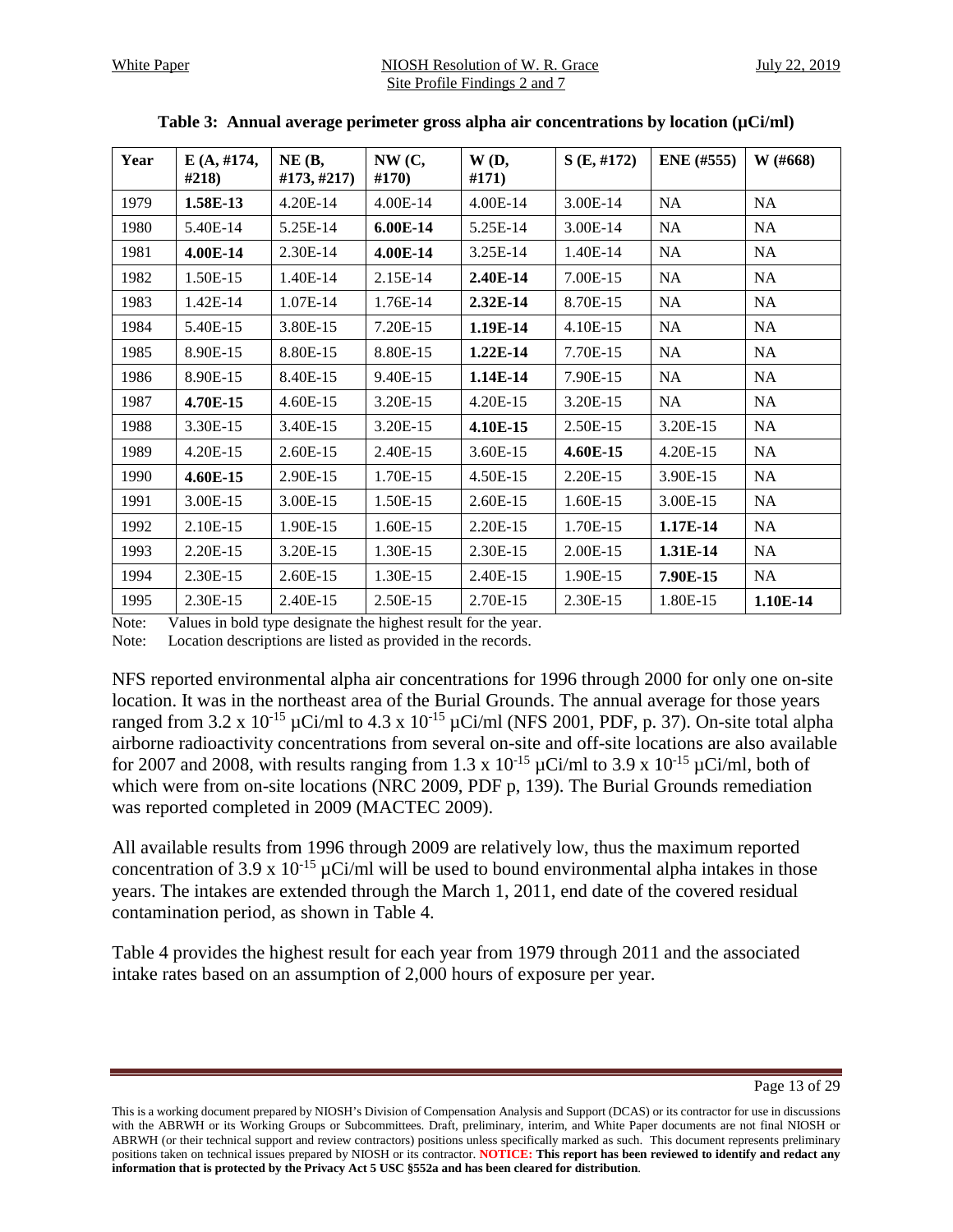<span id="page-13-0"></span>

| Year          | Yearly maximum air,<br>$\mu$ Ci/ml | Inhalation intake,<br>dpm/day |
|---------------|------------------------------------|-------------------------------|
| 1979          | 1.6E-13                            | $2.31E + 00$                  |
| 1980          | $6.0E-14$                          | 8.76E-01                      |
| 1981          | $4.0E-14$                          | 5.84E-01                      |
| 1982          | $2.4E-14$                          | 3.50E-01                      |
| 1983          | 2.3E-14                            | 3.39E-01                      |
| 1984          | $1.2E-14$                          | 1.74E-01                      |
| 1985          | $1.2E-14$                          | 1.78E-01                      |
| 1986          | $1.1E-14$                          | 1.66E-01                      |
| 1987          | $4.7E-15$                          | 6.86E-02                      |
| 1988          | 4.1E-15                            | 5.98E-02                      |
| 1989          | $4.6E-15$                          | 6.71E-02                      |
| 1990          | 4.6E-15                            | 6.71E-02                      |
| 1991          | $3.0E-15$                          | 4.38E-02                      |
| 1992          | 1.2E-14                            | 1.71E-01                      |
| 1993          | 1.3E-14                            | 1.91E-01                      |
| 1994          | 7.9E-15                            | 1.15E-01                      |
| 1995          | $1.1E-14$                          | 1.61E-01                      |
| 1996-3/1/2011 | 3.9E-15                            | 5.69E-02                      |

**Table 4: Environmental alpha radioactivity intake rates 1979 - 2011** 

Note: Intake rates are in units of dpm per calendar day.

# **Environmental Intakes Before 1979**

Table 4 provides alpha intake estimates from environmental monitoring data for 1979 through 2011. On-site environmental data is not available before 1979. However, workers may been exposed to environmental airborne uranium radioactivity from Atomic Energy Commission (AEC) contract work starting in 1958. Additionally, environmental exposures from plutonium work could have occurred starting sometime in 1965. The paragraphs that follow provide intake estimates in lieu of environmental measurements for those years.

# Environmental Uranium

Occupational intakes of uranium are discussed above and provide intake rates based on exposure categories, the lowest of which are the Clerical intakes. The Clerical inhalation intake estimates are used in place of environmental intakes prior to 1979. Table 1 provides a Clerical inhalation intake rate of 95 dpm/day (calendar day basis), which will be used for environmental uranium intakes for 1958 through 1970.

Page 14 of 29

This is a working document prepared by NIOSH's Division of Compensation Analysis and Support (DCAS) or its contractor for use in discussions with the ABRWH or its Working Groups or Subcommittees. Draft, preliminary, interim, and White Paper documents are not final NIOSH or ABRWH (or their technical support and review contractors) positions unless specifically marked as such. This document represents preliminary positions taken on technical issues prepared by NIOSH or its contractor. **NOTICE: This report has been reviewed to identify and redact any information that is protected by the Privacy Act 5 USC §552a and has been cleared for distribution**.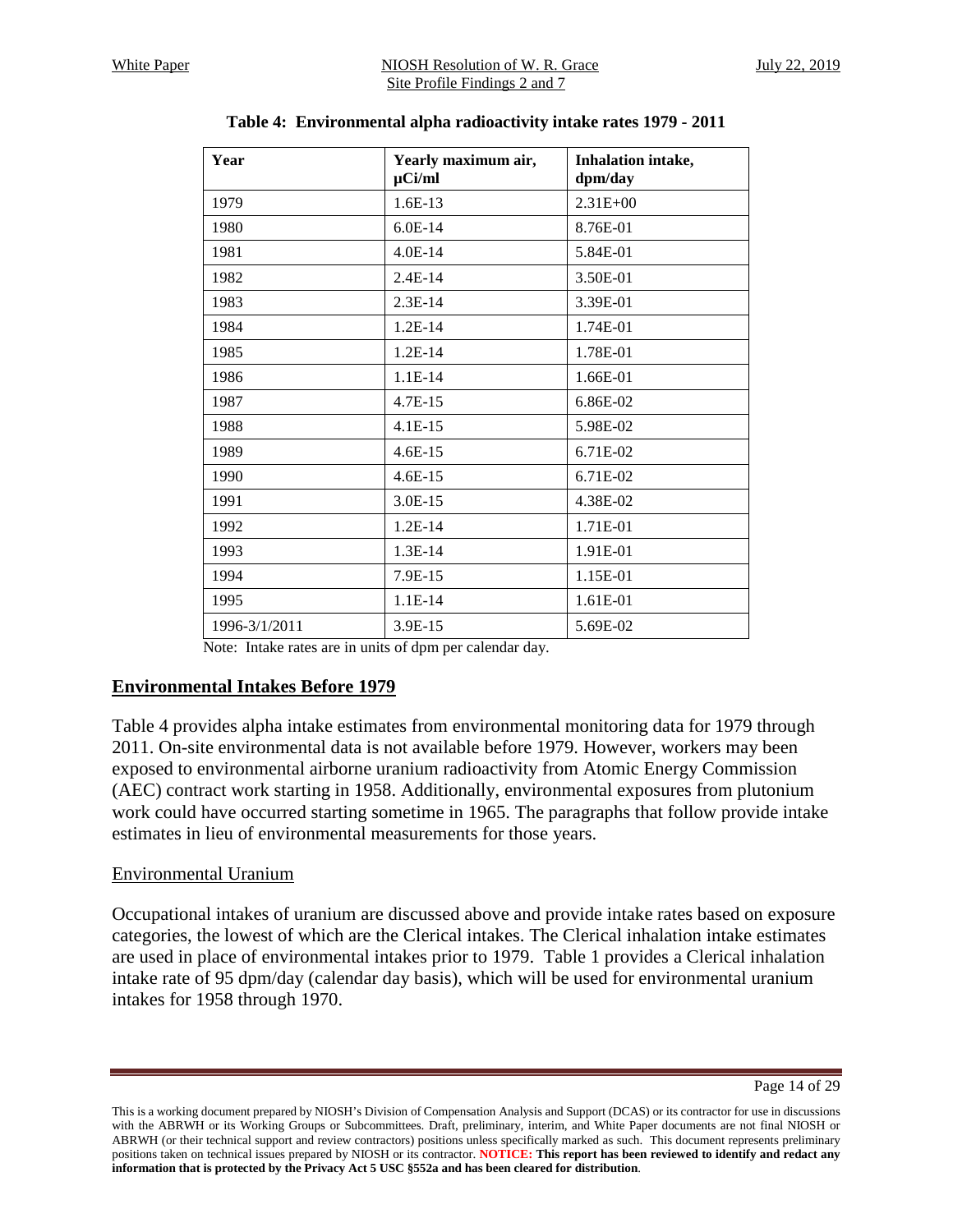White Paper MIOSH Resolution of W. R. Grace July 22, 2019 Site Profile Findings 2 and 7

Table 2 provides residual uranium intakes starting in 1971; however, the Clerical inhalation intake rates for 1971 – 1978 are lower than the environmental alpha intakes in Table 4 for 1979, the first year in which environmental alpha intakes are available. To ensure environmental intakes are not underestimated prior to 1979, environmental uranium intakes will be assumed equal to the Clerical intake rate in 1970, then exponentially decline to the environmental alpha intake rate in 1979, as described below.

The Clerical inhalation intake rate in Table 1 for 1970 is 95 dpm/day. That rate is assumed for the start of the residual contamination period in 1971. The environmental alpha intake rate in Table 4 for 1979 is 2.31 dpm/day. An exponential curve was fit between the two values and a daily intake rate for each year was calculated as shown in Table 5. These values overestimate the residual intakes estimate in Table 2 in some years for all the categories of workers because a favorable method was used account for years with no environmental data. Therefore, all workers with exposure to residual uranium will be assigned the higher of the residual or environmental intakes.

<span id="page-14-0"></span>

| Year                   | Inhalation, dpm/day       |
|------------------------|---------------------------|
| 1958-1970 <sup>2</sup> | $9.50E+01$ (from Table 1) |
| 1971                   | $9.50E + 01$              |
| 1972                   | $5.97E + 01$              |
| 1973                   | $3.75E + 01$              |
| 1974                   | $2.36E + 01$              |
| 1975                   | $1.48E + 01$              |
| 1976                   | $9.31E + 00$              |
| 1977                   | $5.85E+00$                |
| 1978                   | $3.67E + 00$              |
| 1979                   | $2.31E+00$ (from Table 4) |

**Table 5: Clerical/environmental uranium intakes 1958 - 1978** 

Note: All intake rates are in units of dpm per calendar day.

#### Environmental Plutonium

NIOSH previously provided plutonium intake rate estimates in a March 1, 2019, white paper (NIOSH 2019). That paper provides coworker intake rates during the 1965-1973 years of plutonium production (Tables 5 and 6); intake rates based on air sampling data from 1976 - 2011 (Table 7); and intakes for 1974 and 1975 based on an exponential curve fit between the 1973 and 1976 intake rates (Tables 8 and 9). That paper says workers who did not work in the plutonium facility will be assigned environmental intakes; however, as seen in Table 4 of this document, environmental alpha intake data is not available until 1979.

Environmental plutonium intakes from 1965 through 1973 (period of plutonium production) will be assumed to be equal to the Clerical intakes according to information provided in the March 1,

Page 15 of 29

This is a working document prepared by NIOSH's Division of Compensation Analysis and Support (DCAS) or its contractor for use in discussions with the ABRWH or its Working Groups or Subcommittees. Draft, preliminary, interim, and White Paper documents are not final NIOSH or ABRWH (or their technical support and review contractors) positions unless specifically marked as such. This document represents preliminary positions taken on technical issues prepared by NIOSH or its contractor. **NOTICE: This report has been reviewed to identify and redact any information that is protected by the Privacy Act 5 USC §552a and has been cleared for distribution**.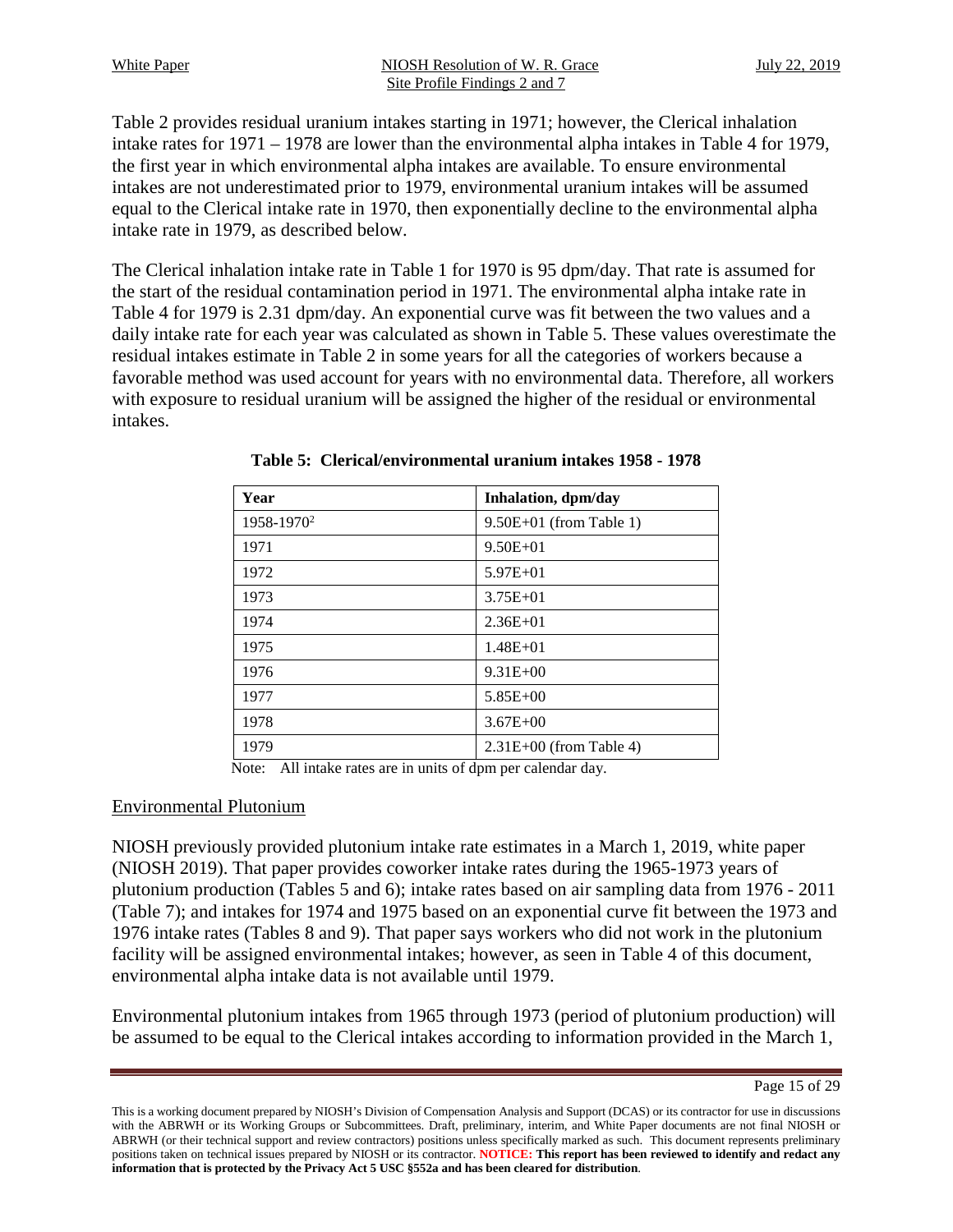2019, NIOSH white paper. The Clerical rate is not listed in that paper but it is described as a ratio equivalent to 5% of the Labor intake. Table 6 provides those Clerical intake rates.

Environmental plutonium intakes for 1974 through 1978 (a period in which the plutonium facilities were idle) was derived from intake estimates for that period provided in Tables 8 and 9 of the March 1, 2019 white paper. Those tables have intake rates for any worker who entered the plutonium facility. Outdoor environmental plutonium intakes for those years was calculated assuming intakes outside the facilities were 5% of the indoor intakes. Those values are provided in Table 6.

<span id="page-15-0"></span>

| Year      | Type M, dpm/d      | Type S, dpm/d       | <b>Distribution</b> |
|-----------|--------------------|---------------------|---------------------|
| 1965-1968 | $2.50(GSD=4.65)$   | 84.6 (GSD=5.07)     | Lognormal           |
| 1969-1971 | $0.548$ (GSD=3.39) | $14.6$ (GSD=3.3)    | Lognormal           |
| 1972-1973 | $0.128$ (GSD=6.59) | 5.36 (GSD= $6.59$ ) | Lognormal           |
| 1974      | 1.53               | 18.4                | Constant            |
| 1975      | 0.82               | 2.84                | Constant            |
| 1976      | 0.437              | 0.437               | Constant            |
| 1977      | 0.437              | 0.437               | Constant            |
| 1978      | 0.437              | 0.437               | Constant            |

|  |  | Table 6: Annual environmental intakes of plutonium 1965-1978 |  |  |  |
|--|--|--------------------------------------------------------------|--|--|--|
|--|--|--------------------------------------------------------------|--|--|--|

1. All intakes are in dpm per calendar day.

2. Intakes are to be assigned as either Type M or Type S, whichever provides the higher dose.

3. Intakes are assigned as total plutonium alpha.

# **Intake Summary**

The site performed uranium work that is covered under the Energy Employees Occupational Illness Compensation Program Act (EEOICPA) and uranium work that is not covered under EEOICPA. All exposures to plutonium are presumed covered exposures. This section explains when intakes are to be assigned from workers' individual bioassay data and when intakes are assigned from the default intake estimates provided in this paper (occupational and residual, and/or environmental intake estimates). For any time period that intakes of uranium or plutonium are assigned using an individual's bioassay data, the default intake estimates do not apply.

# Uranium Worker Intakes

A review of claims in the NIOSH OCAS Claims Tracking System (NOCTS) indicates the W. R. Grace site started a routine uranium monitoring program for all exposed workers in 1964. This paper provides uranium intake rates to supplement worker monitoring data for intakes during the AWE operational period and provides applicable intakes during the residual contamination period. In all cases workers bioassay should be used in the AWE operational period; workers bioassay should also be used if it provides a lower intake that the default intakes in the residual contamination period.

Page 16 of 29

This is a working document prepared by NIOSH's Division of Compensation Analysis and Support (DCAS) or its contractor for use in discussions with the ABRWH or its Working Groups or Subcommittees. Draft, preliminary, interim, and White Paper documents are not final NIOSH or ABRWH (or their technical support and review contractors) positions unless specifically marked as such. This document represents preliminary positions taken on technical issues prepared by NIOSH or its contractor. **NOTICE: This report has been reviewed to identify and redact any information that is protected by the Privacy Act 5 USC §552a and has been cleared for distribution**.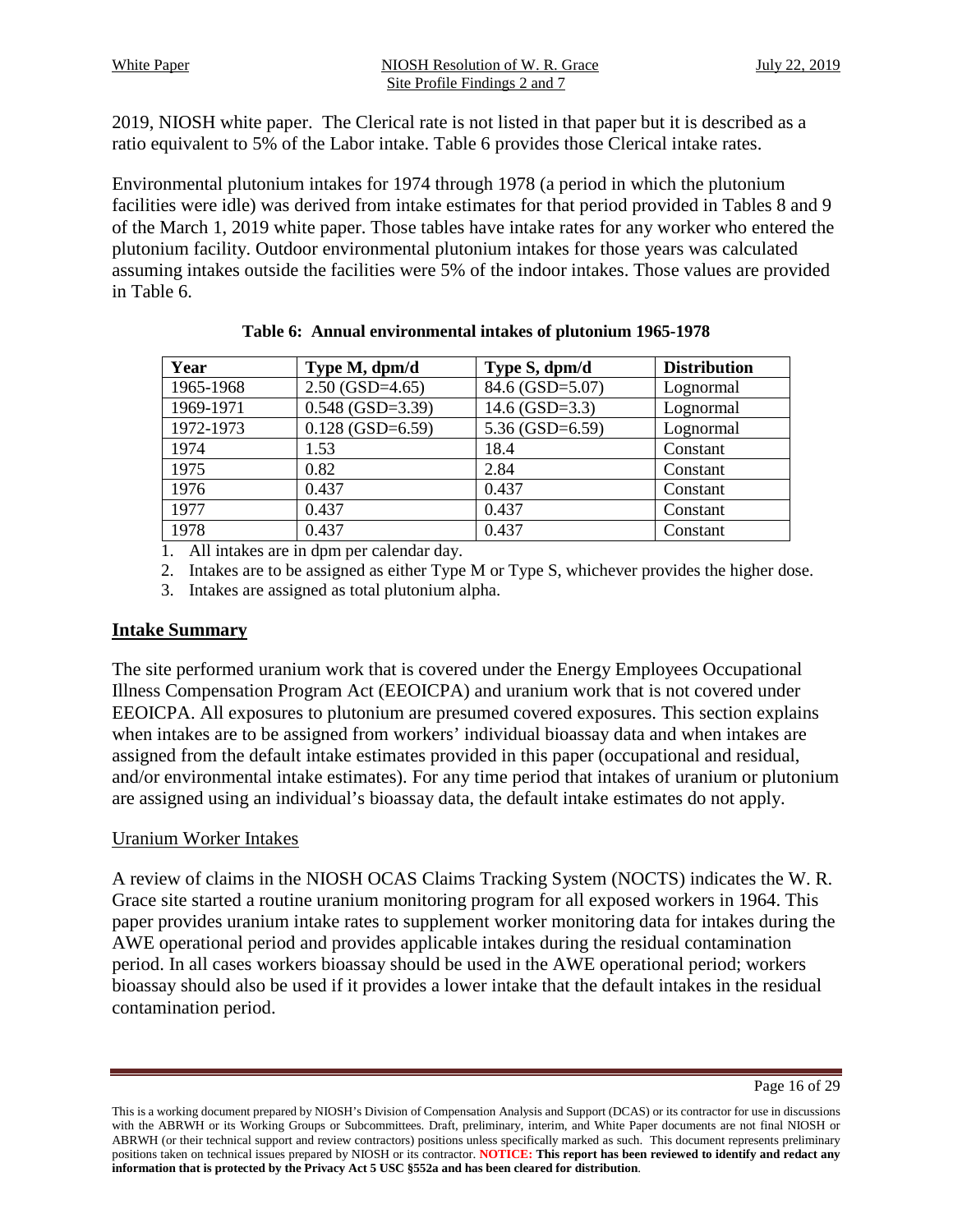Uranium intakes for the AWE operational years are provided in Table 1, and intakes during the AWE residual contamination period is provided in Table 2. However, as discussed above, the environmental intakes in Table 5 (for 1971 through 1978) exceed some of the residual intakes in Table 2. Therefore, Table 7 was generated to specify intakes for all years choosing the more favorable of the environmental or residual intakes. Note the values in boldface type in Table 7 are the values in which the uranium intakes are based on the higher environmental intake data.

<span id="page-16-0"></span>

| Year     | Operator          | Operator         | Labor             | Labor            | <b>Supervisor</b> | <b>Supervisor</b> | <b>Clerical</b>   | <b>Clerical</b>  |
|----------|-------------------|------------------|-------------------|------------------|-------------------|-------------------|-------------------|------------------|
|          | <b>Inhalation</b> | <b>Ingestion</b> | <b>Inhalation</b> | <b>Ingestion</b> | <b>Inhalation</b> | <b>Ingestion</b>  | <b>Inhalation</b> | <b>Ingestion</b> |
| 1958-    |                   |                  |                   |                  |                   |                   |                   |                  |
| 1970     | $3.80E + 03$      | $7.92E + 01$     | $1.90E + 03$      | 3.96E+01         | 9.50E+02          | $1.98E + 01$      | 9.50E+01          | $1.98E + 00$     |
| 1971     | $9.50E + 01$      | 7.92E+01         | $9.50E + 01$      | $7.92E + 01$     | $9.50E + 01$      | $1.98E + 01$      | $9.50E + 01$      | 1.98E+00         |
| 1972     | 5.97E+01          | $6.20E + 01$     | 5.97E+01          | $6.20E + 01$     | 5.97E+01          | $1.55E + 01$      | 5.97E+01          | $1.55E + 00$     |
| 1973     | $4.53E + 01$      | $4.85E + 01$     | 4.53E+01          | $4.85E + 01$     | $3.75E + 01$      | $1.21E + 01$      | $3.75E + 01$      | $1.21E + 00$     |
| 1974     | $3.55E + 01$      | $3.80E + 01$     | $3.55E + 01$      | $3.80E + 01$     | $2.36E + 01$      | $9.50E + 00$      | $2.36E + 01$      | 9.50E-01         |
| 1975     | $2.78E + 01$      | $2.98E + 01$     | 2.78E+01          | $2.98E + 01$     | $1.48E + 01$      | 7.44E+00          | $1.48E + 01$      | 7.44E-01         |
| 1976     | $2.17E + 01$      | 2.33E+01         | $2.17E + 01$      | $2.33E + 01$     | $9.31E + 00$      | 5.82E+00          | $9.31E + 00$      | 5.82E-01         |
| 1977     | $1.71E + 01$      | $1.83E + 01$     | $1.71E + 01$      | $1.83E + 01$     | $5.85E + 00$      | $4.57E + 00$      | $5.85E + 00$      | 4.57E-01         |
| 1978     | $1.34E + 01$      | $1.43E + 01$     | $1.34E + 01$      | $1.43E + 01$     | $3.67E + 00$      | 3.58E+00          | $3.67E + 00$      | 3.58E-01         |
| 1979     | $1.04E + 01$      | $1.12E + 01$     | $1.04E + 01$      | $1.12E + 01$     | $2.60E + 00$      | 2.79E+00          | $2.31E+00$        | 2.79E-01         |
| 1980     | 8.20E+00          | 8.79E+00         | 8.20E+00          | 8.79E+00         | $2.05E + 00$      | 2.20E+00          | 8.76E-01          | 2.20E-01         |
| 1981     | $6.41E + 00$      | $6.86E + 00$     | $6.41E + 00$      | $6.86E + 00$     | $1.60E + 00$      | $1.72E + 00$      | 5.84E-01          | 1.72E-01         |
| 1982     | $5.02E + 00$      | 5.38E+00         | $5.02E + 00$      | 5.38E+00         | $1.25E + 00$      | $1.34E + 00$      | 3.50E-01          | 1.34E-01         |
| 1983     | 3.93E+00          | $4.21E + 00$     | $3.93E + 00$      | $4.21E + 00$     | 9.83E-01          | $1.05E + 00$      | 3.39E-01          | 1.05E-01         |
| 1984     | 3.07E+00          | $3.29E + 00$     | $3.07E + 00$      | $3.29E + 00$     | 7.68E-01          | 8.23E-01          | 1.74E-01          | 8.23E-02         |
| 1985     | $2.41E + 00$      | $2.58E + 00$     | $2.41E + 00$      | $2.58E + 00$     | 6.02E-01          | 6.45E-01          | 1.78E-01          | 6.45E-02         |
| 1986     | $1.88E + 00$      | $2.02E + 00$     | $1.88E + 00$      | $2.02E + 00$     | 4.71E-01          | 5.05E-01          | 1.66E-01          | 5.05E-02         |
| 1987     | 1.48E+00          | $1.58E + 00$     | 1.48E+00          | $1.58E + 00$     | 3.69E-01          | 3.96E-01          | 6.86E-02          | 3.96E-02         |
| 1988     | $1.15E + 00$      | $1.24E + 00$     | $1.15E + 00$      | $1.24E + 00$     | 2.88E-01          | 3.09E-01          | 5.98E-02          | 3.09E-02         |
| 1989     | 9.09E-01          | 9.74E-01         | 9.09E-01          | 9.74E-01         | 2.27E-01          | 2.43E-01          | 6.71E-02          | 2.43E-02         |
| 1990     | 7.09E-01          | 7.60E-01         | 7.09E-01          | 7.60E-01         | 1.77E-01          | 1.90E-01          | 6.71E-02          | 1.90E-02         |
| 1991     | 5.55E-01          | 5.95E-01         | 5.55E-01          | 5.95E-01         | 1.39E-01          | 1.49E-01          | 4.38E-02          | 1.49E-02         |
| 1992     | 4.34E-01          | 4.66E-01         | 4.34E-01          | 4.66E-01         | $1.71E-01$        | 1.16E-01          | 1.71E-01          | 1.16E-02         |
| 1993     | 3.41E-01          | 3.65E-01         | 3.41E-01          | 3.65E-01         | 1.91E-01          | 9.13E-02          | 1.91E-01          | 9.13E-03         |
| 1994     | 2.67E-01          | 2.86E-01         | 2.67E-01          | 2.86E-01         | 1.15E-01          | 7.15E-02          | 1.15E-01          | 7.15E-03         |
| 1995     | 2.09E-01          | 2.24E-01         | 2.09E-01          | 2.24E-01         | 1.61E-01          | 5.60E-02          | 1.61E-01          | 5.60E-03         |
| 1996     | 1.63E-01          | 1.75E-01         | 1.63E-01          | 1.75E-01         | 5.69E-02          | 4.37E-02          | 5.69E-02          | 4.37E-03         |
| 1997     | 1.28E-01          | 1.37E-01         | 1.28E-01          | 1.37E-01         | 5.69E-02          | 3.42E-02          | 5.69E-02          | 3.42E-03         |
| 1998     | 1.00E-01          | 1.08E-01         | 1.00E-01          | 1.08E-01         | 5.69E-02          | 2.69E-02          | 5.69E-02          | 2.69E-03         |
| 1999     | 7.83E-02          | 8.39E-02         | 7.83E-02          | 8.39E-02         | 5.69E-02          | 2.10E-02          | 5.69E-02          | 2.10E-03         |
| $2000 -$ | 6.15E-02          | 6.59E-02         | 6.15E-02          | 6.59E-02         | 5.69E-02          | 1.65E-02          | 5.69E-02          | 1.65E-03         |
| 3/1/2011 |                   |                  |                   |                  |                   |                   |                   |                  |

#### **Table 7. Uranium intake values for all years**

Uranium inhalation material solubility type is chosen based on whichever type provides the highest dose. Ingestion f1 values are selected to match the inhalation type. Uranium is assumed to be recycled uranium that included other radionuclides according to the ratios specified in TBD Table 3-12. Uranium alphas are applied as U-234.

This is a working document prepared by NIOSH's Division of Compensation Analysis and Support (DCAS) or its contractor for use in discussions with the ABRWH or its Working Groups or Subcommittees. Draft, preliminary, interim, and White Paper documents are not final NIOSH or ABRWH (or their technical support and review contractors) positions unless specifically marked as such. This document represents preliminary positions taken on technical issues prepared by NIOSH or its contractor. **NOTICE: This report has been reviewed to identify and redact any information that is protected by the Privacy Act 5 USC §552a and has been cleared for distribution**.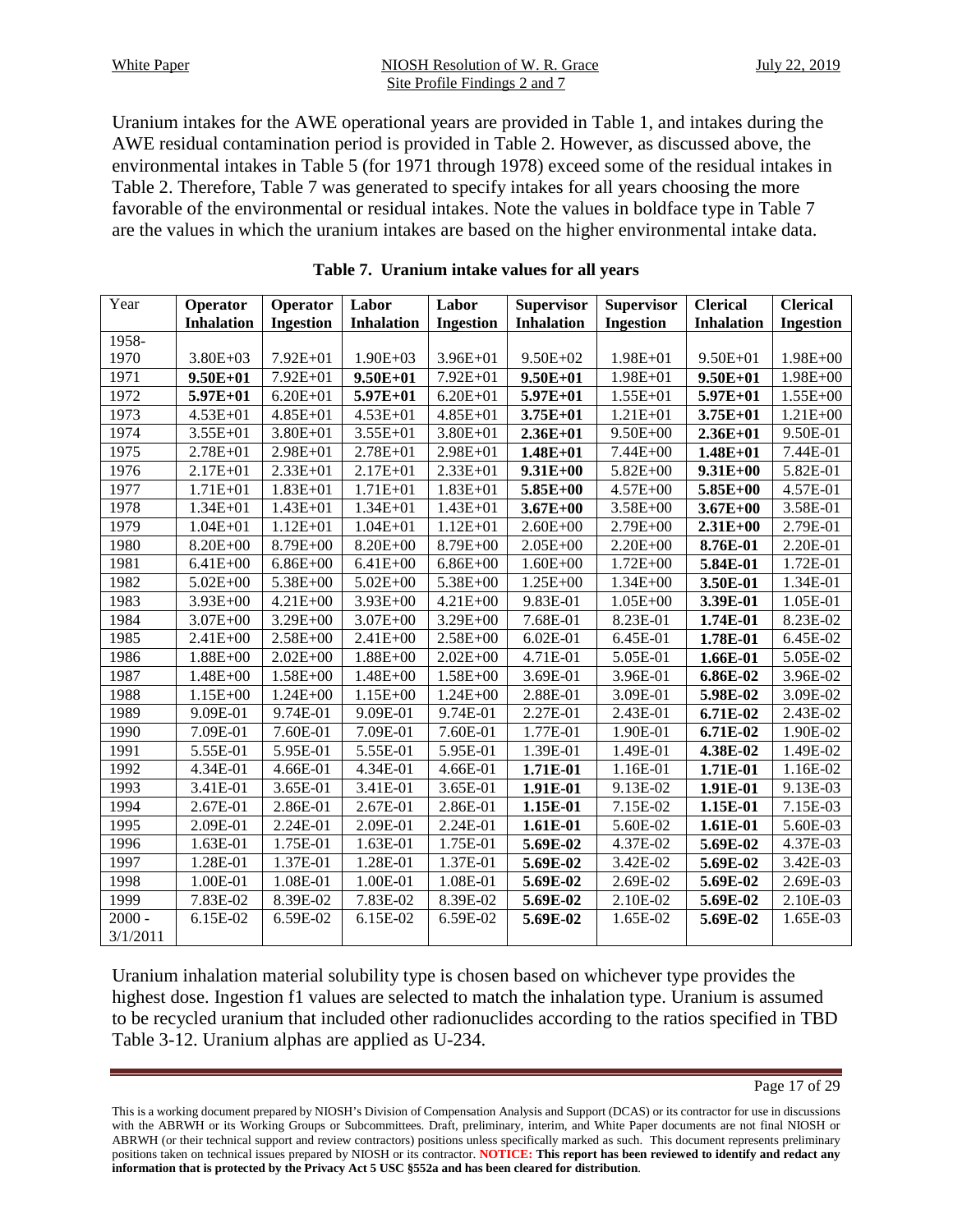Uranium workers are also assigned the following intakes:

1965 – 1978: Environmental plutonium intakes from Table 6

1978 – 2011: Environmental alpha intakes from Table 4, interpreted as plutonium.

# Plutonium Worker Intakes

Plutonium intakes for the various exposure categories are provided in Tables 8 through 12 and were calculated from the intakes and information provided in the March 1, 2019, NIOSH white paper. These are default intakes to use for assumed exposure to plutonium when plutonium bioassay data are not available. The plutonium isotopic constituents are determined from the information provided in Table 4 of the March 1, 2019, paper. Plutonium inhalation intakes in Tables 8 through 12 are assigned as either Type M or Type S, whichever type provides the higher dose. Ingestion intakes in should be assigned f1 values to match the inhalation type used.

#### **Table 8. Plutonium Operator intakes**

<span id="page-17-0"></span>

| Year      | Inhalation Type M, | <b>Distribution</b> | Inhalation Type S, | Distribution |
|-----------|--------------------|---------------------|--------------------|--------------|
|           | $d$ pm/d           |                     | $d$ pm/d           |              |
| 1965-1968 | $6.27E+02$         | constant            | $2.44E + 04$       | constant     |
| 1969-1971 | $8.15E + 01$       | constant            | $2.08E + 03$       | constant     |
| 1972-1973 | $5.71E + 01$       | constant            | $2.38E + 03$       | constant     |

#### **Table 9. Plutonium Labor intakes**

<span id="page-17-1"></span>

| Year      | Inhalation Type M,    | Lognormal    | Inhalation Type S, | Lognormal    |
|-----------|-----------------------|--------------|--------------------|--------------|
|           | $\text{dom}/\text{d}$ | distribution | $d$ pm/d           | distribution |
| 1965-1968 | $4.99E+01$            | $GSD = 4.65$ | $1.69E + 03$       | $GSD = 5.07$ |
| 1969-1971 | $.10E + 01$           | $GSD = 3.39$ | $2.92E+02$         | $GSD = 3.30$ |
| 1972-1973 | $2.57E + 00$          | $GSD=6.59$   | $1.07E + 02$       | $GSD=6.59$   |

#### **Table 10. Plutonium Supervisor intakes**

<span id="page-17-2"></span>

| Year      | Inhalation Type M, | Lognormal    | Inhalation Type S, | Lognormal    |
|-----------|--------------------|--------------|--------------------|--------------|
|           | $d$ pm/d           | distribution | $d$ pm/d           | distribution |
| 1965-1968 | $2.50E + 01$       | $GSD=4.65$   | $8.46E + 02$       | $GSD = 5.07$ |
| 1969-1971 | $5.48E + 00$       | $GSD=3.39$   | 1.46E+02           | $GSD=3.30$   |
| 1972-1973 | $.28E + 00$        | $GSD=6.59$   | $5.36E + 01$       | $GSD=6.59$   |

|  | <b>Table 11. Plutonium Clerical intakes</b> |  |  |
|--|---------------------------------------------|--|--|
|--|---------------------------------------------|--|--|

<span id="page-17-3"></span>

| Year      | Inhalation Type M,<br>$\text{dom}/\text{d}$ | Lognormal<br>distribution | Inhalation Type S,<br>$d$ pm/d | Lognormal<br>distribution |
|-----------|---------------------------------------------|---------------------------|--------------------------------|---------------------------|
| 1965-1968 | $2.50E + 00$                                | $GSD = 4.65$              | $8.46E + 01$                   | $GSD = 5.07$              |
| 1969-1971 | 5.48E-01                                    | $GSD = 3.39$              | 1.46E+01                       | $GSD = 3.30$              |
| 1972-1973 | 1.28E-01                                    | $GSD=6.59$                | $5.36E + 00$                   | $GSD=6.59$                |

This is a working document prepared by NIOSH's Division of Compensation Analysis and Support (DCAS) or its contractor for use in discussions with the ABRWH or its Working Groups or Subcommittees. Draft, preliminary, interim, and White Paper documents are not final NIOSH or ABRWH (or their technical support and review contractors) positions unless specifically marked as such. This document represents preliminary positions taken on technical issues prepared by NIOSH or its contractor. **NOTICE: This report has been reviewed to identify and redact any information that is protected by the Privacy Act 5 USC §552a and has been cleared for distribution**.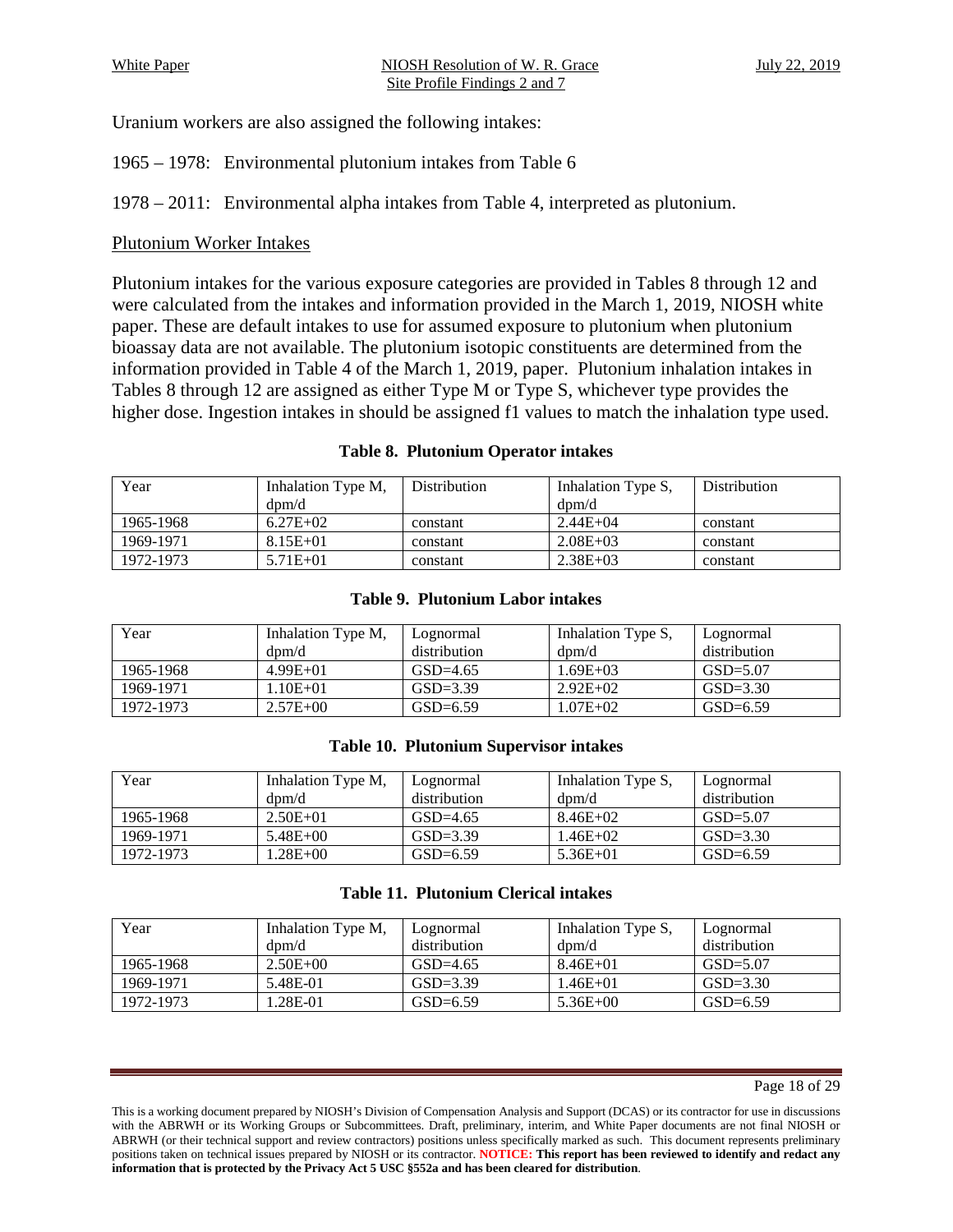#### White Paper The MIOSH Resolution of W. R. Grace The July 22, 2019 Site Profile Findings 2 and 7

<span id="page-18-0"></span>

| All Workers   | Inhalation Type M, | Inhalation Type S, | Ingestion, $dpm/d$ | <b>Distribution</b> |
|---------------|--------------------|--------------------|--------------------|---------------------|
|               | $d$ pm/d           | $d$ pm/d           |                    |                     |
| 1974          | $3.06E + 01$       | $3.68E + 02$       | $6.11E + 00$       | constant            |
| 1975          | 1.64E+01           | $5.69E + 01$       | $3.27E + 00$       | constant            |
| 1976-1987     | $8.74E + 00$       | $8.74E + 00$       | $1.75E + 00$       | constant            |
| 1988-3/1/2011 | $.13E + 00$        | $.13E+00$          | 2.30E-01           | constant            |

#### **Table 12. Plutonium facility intakes 1974 - 2011**

NOTE: Intakes in this table are for workers who may have entered the facility for miscellaneous landlord activities and inspections.

Workers who have plutonium bioassay data for work in the plutonium facilities or who are assessed default occupational intakes of plutonium are also assigned uranium intakes from their bioassay data.

#### Environmental Intakes

Workers assumed to have only environmental exposures are assigned the following intakes:

- 1958 1978: Uranium Clerical intakes from Table 7
- 1965 1978: Plutonium intakes from Table 6
- 1978 2011: Alpha intakes from Table 4, interpreted as either uranium or plutonium, whichever results in the higher dose.

The alpha intakes are considered to be either uranium (Types F, M, or S) or plutonium (Types M or S), whichever provides the higher dose. The plutonium and uranium intakes, and isotopic constituents are applied the same as specified for a uranium or plutonium worker.

#### Dose Reconstruction Notes

The various intakes estimates in the this paper, and from the March 1, 2019, white paper were used to compile the various uranium and plutonium intake tables. Additional considerations for dose reconstructions are listed below.

- All intakes and doses are reconstructed for exposures in the AWE operational period. The site performed work after 1970 that is not covered under EEOICPA.
- Uranium bioassay data should be used when available. Uranium bioassay data should not be used for intake estimates after 1970 (exceptions noted below) except when it provides a more limiting intake than the default residual intakes in this paper.
- Starting in 1991, worker uranium bioassay data and other intake data, e.g., personal air sampling data, should be considered for workers involved with Burial Grounds remediation.

Page 19 of 29

This is a working document prepared by NIOSH's Division of Compensation Analysis and Support (DCAS) or its contractor for use in discussions with the ABRWH or its Working Groups or Subcommittees. Draft, preliminary, interim, and White Paper documents are not final NIOSH or ABRWH (or their technical support and review contractors) positions unless specifically marked as such. This document represents preliminary positions taken on technical issues prepared by NIOSH or its contractor. **NOTICE: This report has been reviewed to identify and redact any information that is protected by the Privacy Act 5 USC §552a and has been cleared for distribution**.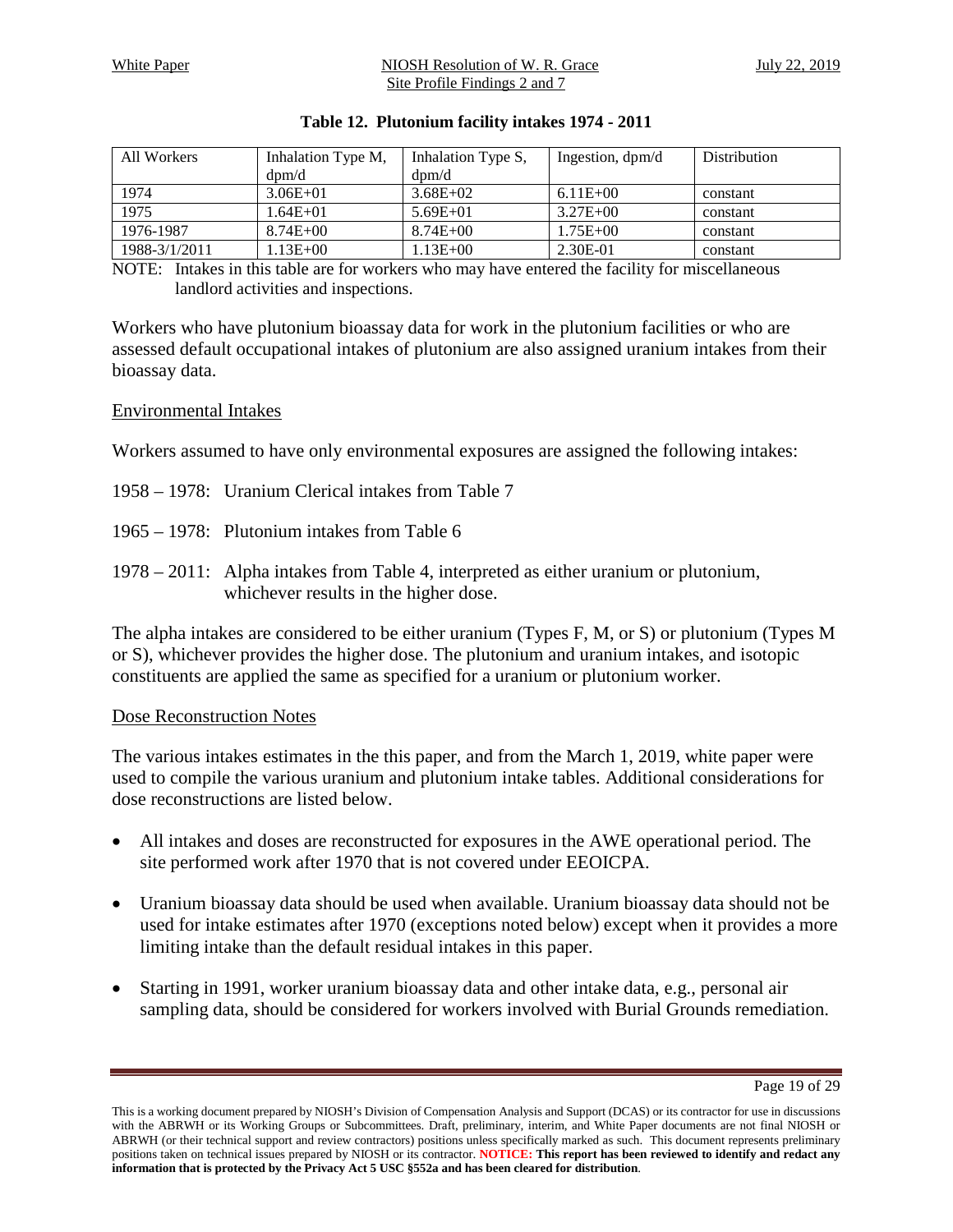- Plutonium work started in 1965. All dose from plutonium exposures are to be reconstructed. If a worker had plutonium exposure, plutonium bioassay data should be used or the default plutonium intakes should be used. Plutonium workers should also be assigned uranium intakes from bioassay data in the applicable years because the plutonium work involved production of mixed oxide fuel.
- Plutonium material is assumed to have the constituents specified in the March 1, 2019, white paper.

# <span id="page-19-0"></span>**ENVIRONMENTAL EXTERNAL DOSE**

# **Environmental TLDs**

NIOSH analyzed on-site environmental thermoluminescent dosimeter (TLD) dose data and dose rate characterization data from the waste burial grounds.

Permanent environmental TLD monitoring locations were established by 1979. Figure 4 shows seven environmental TLD monitoring locations around the protected area and four other nearby locations on the property but outside the protected area fence. Another TLD monitoring station was located five miles from the site. The TLDs were read quarterly. Annual doses from these locations are available for 1979 through 1995. In 1990, an eighth monitoring location was added on the fence line near Building 234, which is between locations number 4 and number 10 in Figure 4 (NRC 1991, NFS 1996).

This is a working document prepared by NIOSH's Division of Compensation Analysis and Support (DCAS) or its contractor for use in discussions with the ABRWH or its Working Groups or Subcommittees. Draft, preliminary, interim, and White Paper documents are not final NIOSH or ABRWH (or their technical support and review contractors) positions unless specifically marked as such. This document represents preliminary positions taken on technical issues prepared by NIOSH or its contractor. **NOTICE: This report has been reviewed to identify and redact any information that is protected by the Privacy Act 5 USC §552a and has been cleared for distribution**.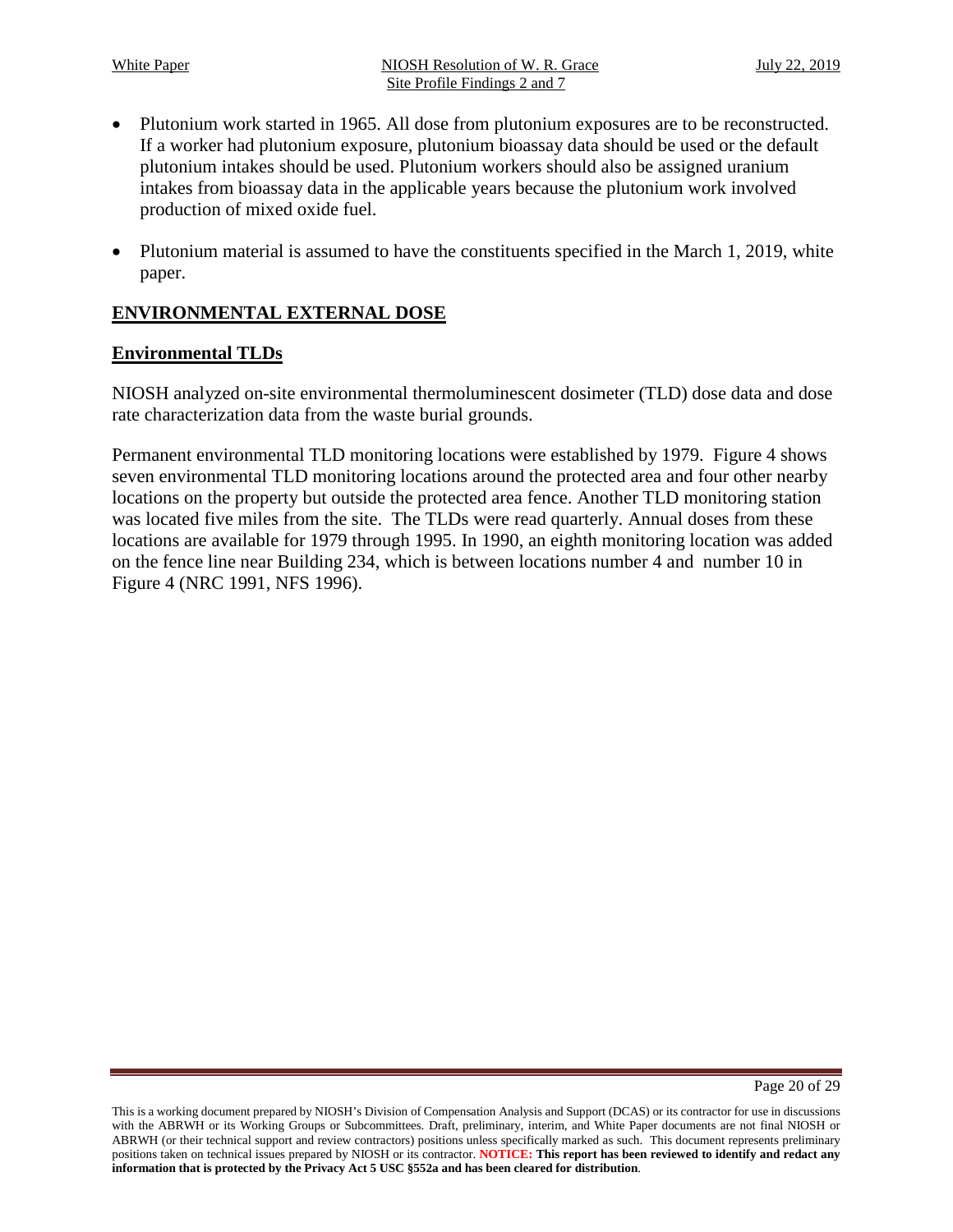

#### **Figure 4: Location of environmental TLDs (NRC 1991, PDF p. 112)**

<span id="page-20-0"></span>Table 13 shows the annual dose from the location that provides the highest dose in each year. The dose data have been adjusted for a 2,000-hr work-year exposure.

Page 21 of 29

This is a working document prepared by NIOSH's Division of Compensation Analysis and Support (DCAS) or its contractor for use in discussions with the ABRWH or its Working Groups or Subcommittees. Draft, preliminary, interim, and White Paper documents are not final NIOSH or ABRWH (or their technical support and review contractors) positions unless specifically marked as such. This document represents preliminary positions taken on technical issues prepared by NIOSH or its contractor. **NOTICE: This report has been reviewed to identify and redact any information that is protected by the Privacy Act 5 USC §552a and has been cleared for distribution**.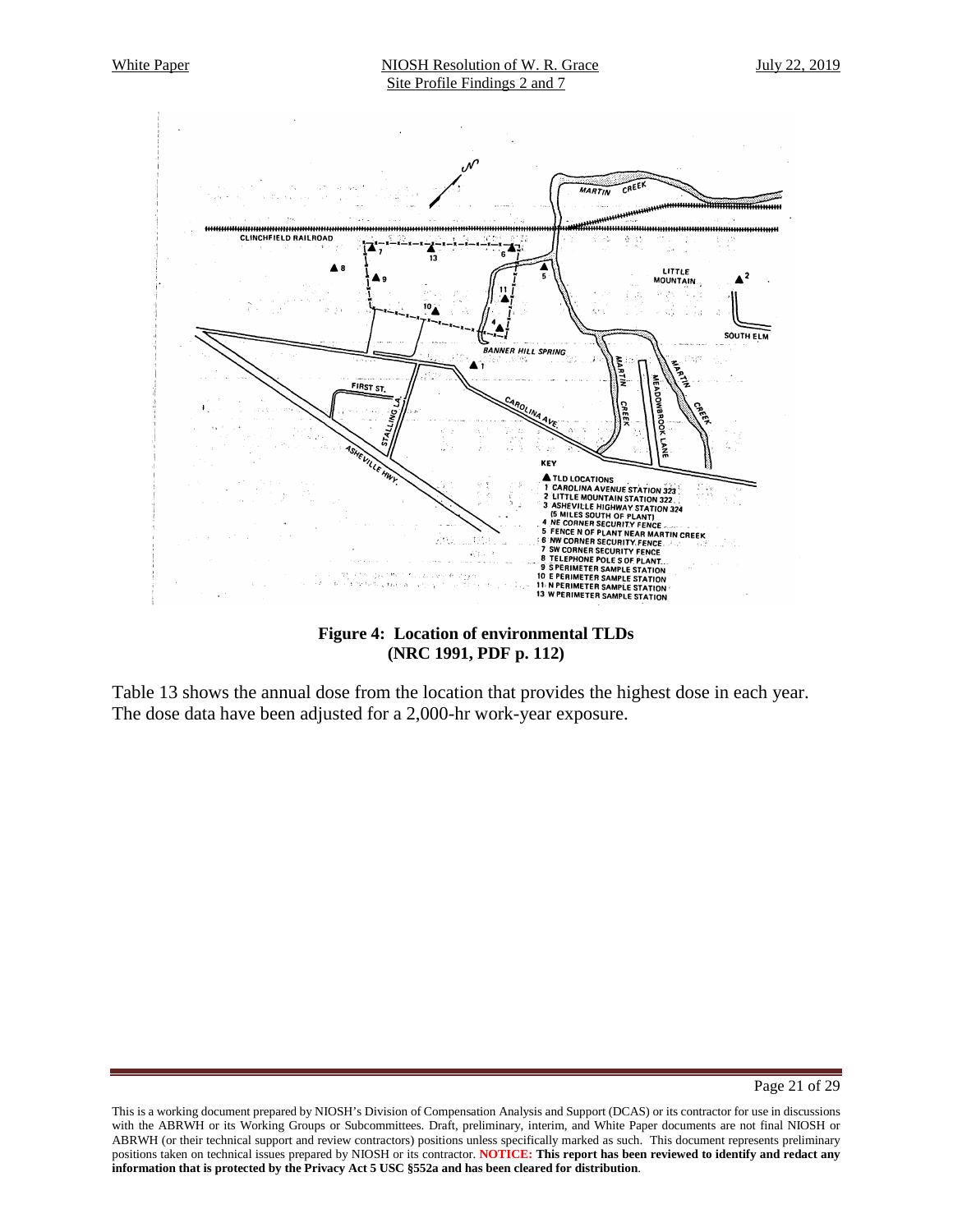<span id="page-21-0"></span>

| Year | dose, mrem |
|------|------------|
| 1979 | 114        |
| 1980 | 100        |
| 1981 | 84         |
| 1982 | 99         |
| 1983 | 84         |
| 1984 | 67         |
| 1985 | 8          |
| 1986 | 22         |
| 1987 | 13         |
| 1988 | 50         |
| 1989 | 17         |
| 1990 | 123        |
| 1991 | 32         |
| 1992 | 21         |
| 1993 | 14         |
| 1994 | 27         |
| 1995 | 9          |

## **Table 13: Annual doses based on environmental TLDs**

# **Dose Rates from Burial Grounds**

The Burial Grounds contained waste pits that were used in the early years of the site. NFS ceased burying waste in the 1970s. Figure 5 shows the location of the Burial Grounds. There were two areas, both located outside the protected area fence: the Main Burial Grounds (Burial Grounds) and the Small Burial Area (Northwest Trenches). Most of the contaminated material was buried in the Burial Grounds; however, in 1969 contaminated metal was buried in the Northwest Trenches, which was later removed.

This is a working document prepared by NIOSH's Division of Compensation Analysis and Support (DCAS) or its contractor for use in discussions with the ABRWH or its Working Groups or Subcommittees. Draft, preliminary, interim, and White Paper documents are not final NIOSH or ABRWH (or their technical support and review contractors) positions unless specifically marked as such. This document represents preliminary positions taken on technical issues prepared by NIOSH or its contractor. **NOTICE: This report has been reviewed to identify and redact any information that is protected by the Privacy Act 5 USC §552a and has been cleared for distribution**.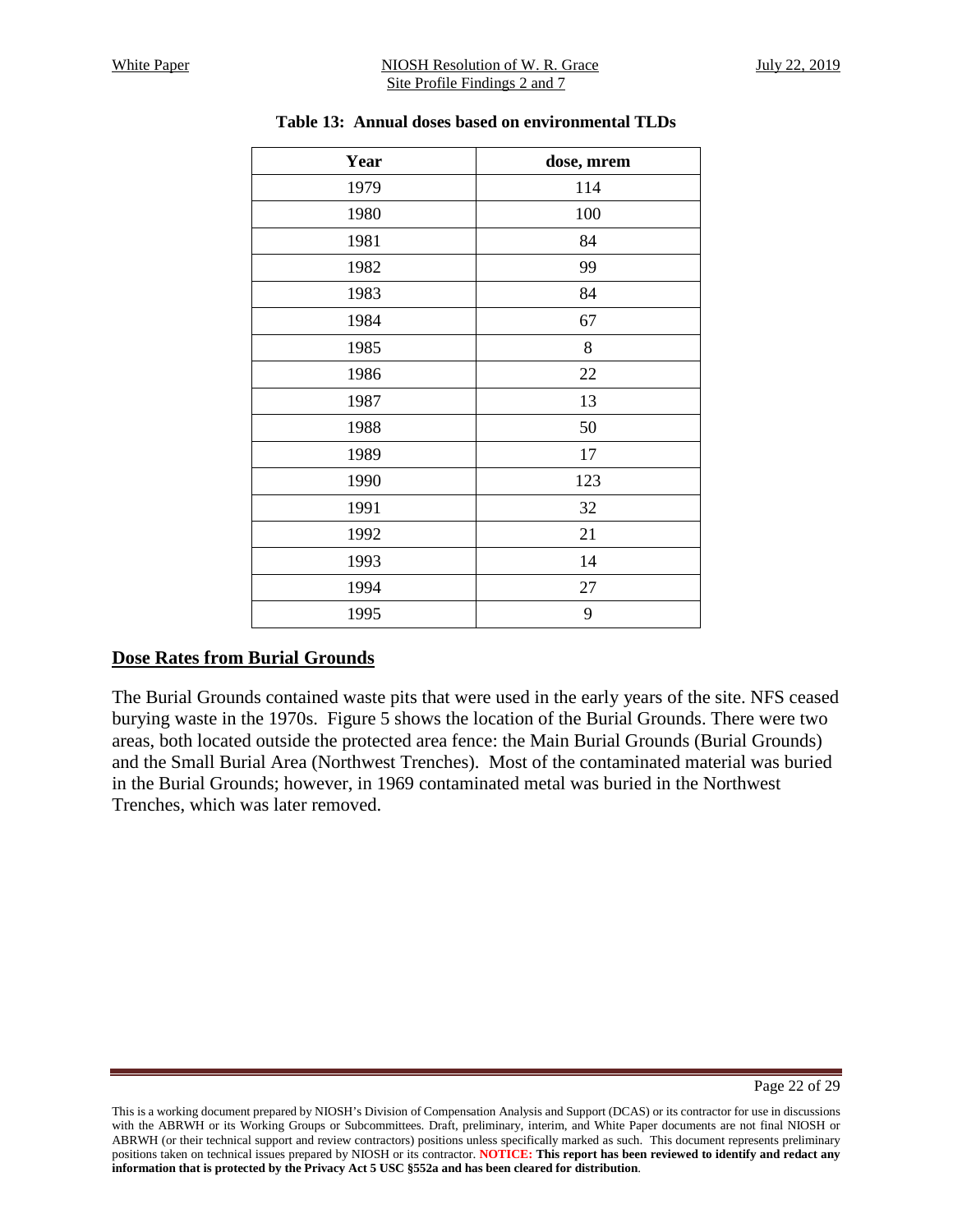#### White Paper The MIOSH Resolution of W. R. Grace The July 22, 2019 Site Profile Findings 2 and 7



**Figure 5: Layout of the NFS plant showing waste burial areas (ORAU, 1987, pdf p. 29)**

<span id="page-22-0"></span>As part of a radiological characterization in 1987, radiation surveys were performed of the Burial Grounds and the Northwest Trenches (ORAU 1987). The dose rate surveys consisted of walkover scans and a 20 m gridded survey pattern at contact and one meter above the surface. The results from the one meter walkover scans and the results from the 20 m grid surveys were combined, resulting in 97 dose rate results for the Burial Grounds and 62 results for the Northwest Trenches.

The combined 97 results from the Burial Grounds were fit to a lognormal distribution. The recorded results were adjusted for a natural background of  $7 \mu R/hr$ , which is the mode value of dose rates taken at eight off-site locations. The resulting distribution had a net geometric mean dose rate of 8.56  $\mu$ R/hr with a geometric standard deviation of 2.015. The 95<sup>th</sup> percentile is 27.1  $\mu$ R/hr, or 0.0271 mR/hr. A 2,000 hr work-year of exposure at the 95<sup>th</sup> percentile rate results in an annual dose of 54 mR.

The 62 results from the northwest trenches were analyzed similarly and resulted in a geometric mean dose rate of 10.8  $\mu$ R/hr with a geometric standard deviation of 1.225. The 95<sup>th</sup> percentile is 15.2 µR/hr, or 0.0152 mR/hr. A 2,000 hr work-year of exposure at the 95th percentile rate results in an annual dose of 30 mR. The higher of the 95<sup>th</sup> percentile doses from the two burial areas

Page 23 of 29

This is a working document prepared by NIOSH's Division of Compensation Analysis and Support (DCAS) or its contractor for use in discussions with the ABRWH or its Working Groups or Subcommittees. Draft, preliminary, interim, and White Paper documents are not final NIOSH or ABRWH (or their technical support and review contractors) positions unless specifically marked as such. This document represents preliminary positions taken on technical issues prepared by NIOSH or its contractor. **NOTICE: This report has been reviewed to identify and redact any information that is protected by the Privacy Act 5 USC §552a and has been cleared for distribution**.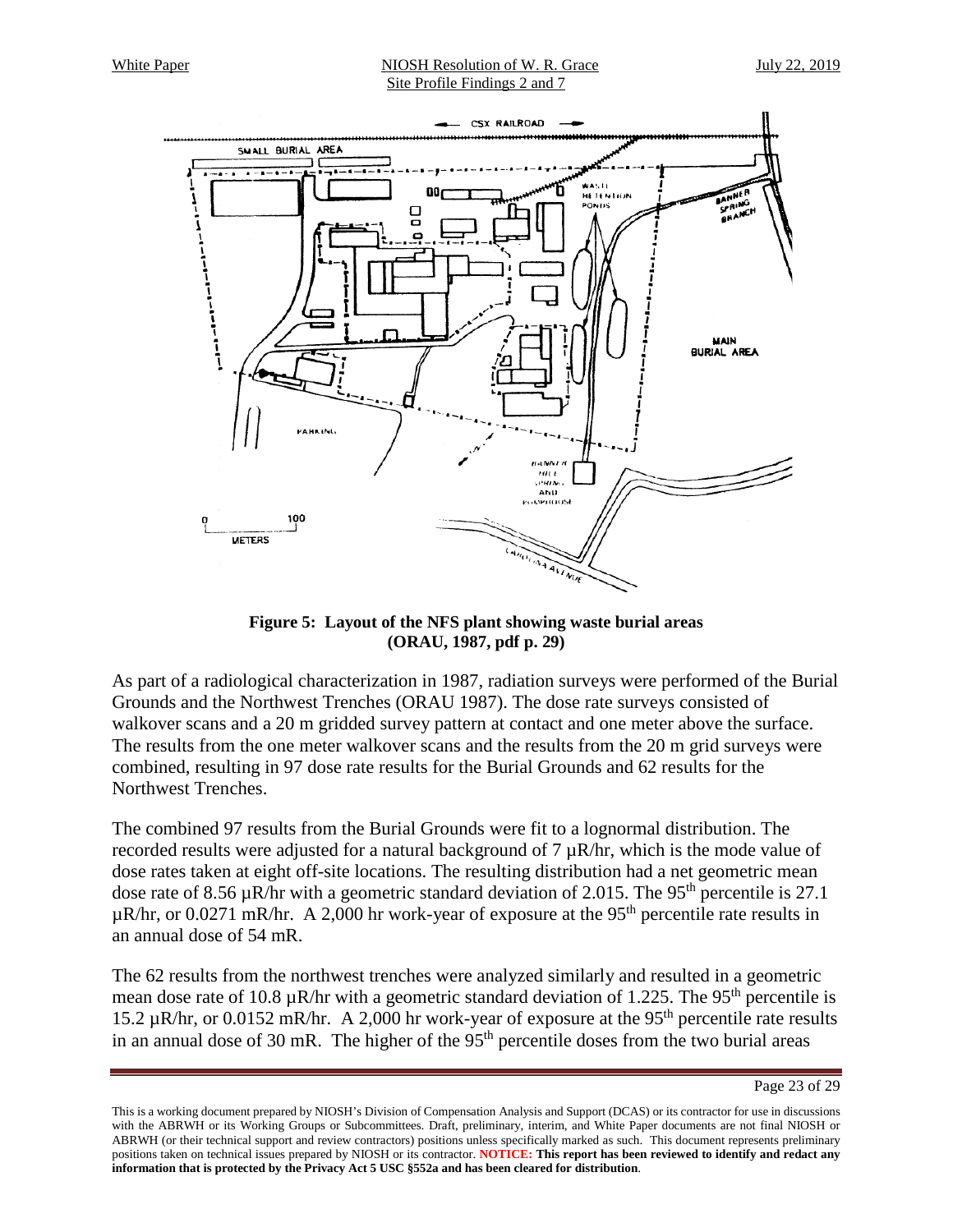<span id="page-23-0"></span>will be used as a bounding dose for exposure to buried waste. The results are provided in Table 14. The doses derived from the Burial Grounds characterization data are assumed for all operational and residual years.

| <b>Burial Ground</b>                | dose, mR/yr |
|-------------------------------------|-------------|
| Median Dose                         |             |
| <b>Geometric Standard Deviation</b> | 2.015       |
| 95 <sup>th</sup> Percentile Dose    | 54          |

# **Table 14: Dose rates from the Burial Grounds**

## **Bounding Environmental External Doses**

The annual external environmental doses from TLD data from Table 13 and the annual doses from the Burial Grounds from Table 14 are both shown in Table 15 for the purpose of determining bounding environmental dose estimates.

Some workers were not exposed to these bounding environmental dose rates; therefore, dosimeter dose should be considered when it is lower than the doses provided in Table 15.

This is a working document prepared by NIOSH's Division of Compensation Analysis and Support (DCAS) or its contractor for use in discussions with the ABRWH or its Working Groups or Subcommittees. Draft, preliminary, interim, and White Paper documents are not final NIOSH or ABRWH (or their technical support and review contractors) positions unless specifically marked as such. This document represents preliminary positions taken on technical issues prepared by NIOSH or its contractor. **NOTICE: This report has been reviewed to identify and redact any information that is protected by the Privacy Act 5 USC §552a and has been cleared for distribution**.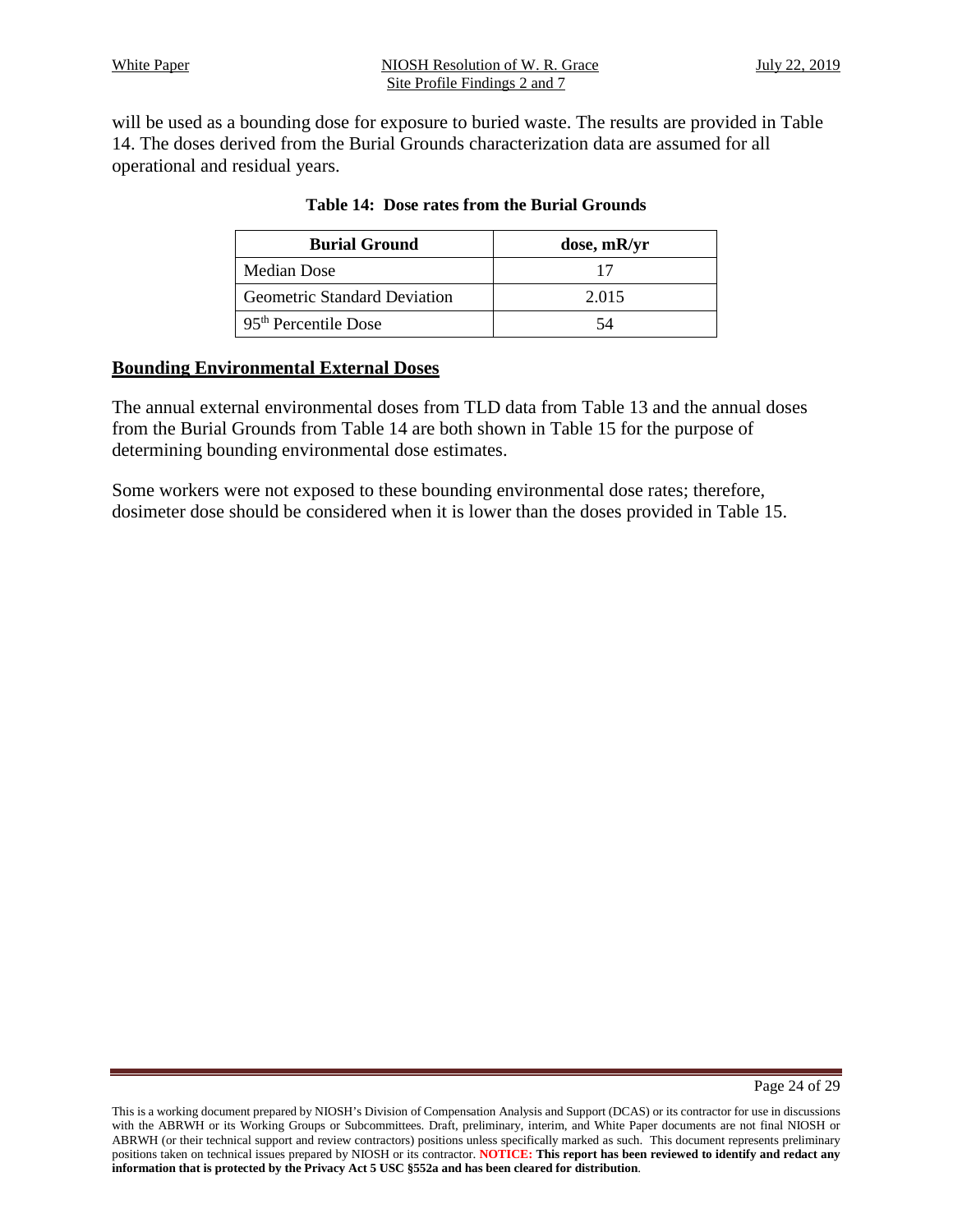#### White Paper NIOSH Resolution of W. R. Grace July 22, 2019 Site Profile Findings 2 and 7

<span id="page-24-0"></span>

| Year      | TLD data, mrem/yr        | <b>Burial Grounds, mR/yr</b> |
|-----------|--------------------------|------------------------------|
| 1958-1978 | $114^a$                  | $54^{\mathrm{a}}$            |
| 1979      | 114                      | 54                           |
| 1980      | 100                      | 54                           |
| 1981      | 84                       | 54                           |
| 1982      | 99                       | 54                           |
| 1983      | 84                       | 54                           |
| 1984      | 67                       | 54                           |
| 1985      | $8\,$                    | 54                           |
| 1986      | $22\,$                   | 54                           |
| 1987      | 13                       | 54                           |
| 1988      | 50                       | 54                           |
| 1989      | 17                       | 54                           |
| 1990      | 123                      | 54                           |
| 1991      | 32                       | 54                           |
| 1992      | 21                       | 54                           |
| 1993      | 14                       | 54                           |
| 1994      | 27                       | 54                           |
| 1995      | 9                        | 54                           |
| 1996-2011 | $\overline{\phantom{0}}$ | 54 <sup>b</sup>              |

#### **Table 15: Annual site environmental doses**

a. Dose rate from 1979 is assumed for earlier years.

b. Dose rate from 1995 is assumed through March 2011.

Note: The higher of the dose rates, TLD data or Burial Grounds data, is assumed to bound environmental external dose in each year.

Page 25 of 29

This is a working document prepared by NIOSH's Division of Compensation Analysis and Support (DCAS) or its contractor for use in discussions with the ABRWH or its Working Groups or Subcommittees. Draft, preliminary, interim, and White Paper documents are not final NIOSH or ABRWH (or their technical support and review contractors) positions unless specifically marked as such. This document represents preliminary positions taken on technical issues prepared by NIOSH or its contractor. **NOTICE: This report has been reviewed to identify and redact any information that is protected by the Privacy Act 5 USC §552a and has been cleared for distribution**.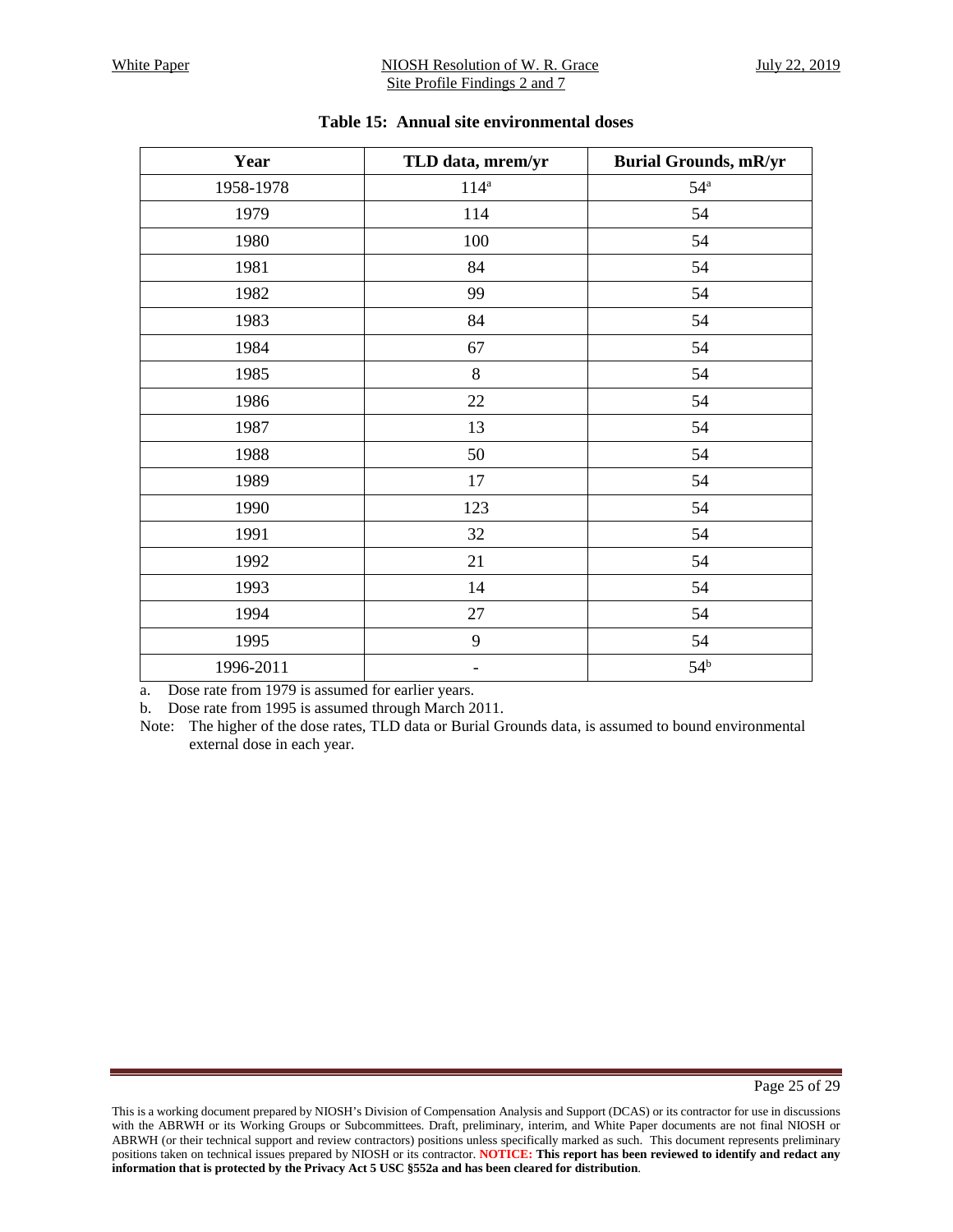# <span id="page-25-0"></span>**SECONDARY FINDING D**

SC&A commented that the methods used to derive the external doses in TBD Table 5-5 were not provided (SC&A 2013, PDF p. 31).

Table 5-5 of the TBD is a table of annual external doses in the residual period. The TBD provides a discussion of how the contamination levels were determined and references dose conversion factors from Federal Guidance Report 12 (EPA 1993). But the TBD did not provide the specific details on radionuclides and which factors from FGR 12 were used.

The updated methods to estimate residual contamination (discussed with Finding 2 above) requires an update to the external doses derived from the contamination levels. The updated initial residual contamination level was  $1.124 \times 10^6$  dpm/m<sup>2</sup>. Table 3.10 of Battelle-TBD-6000 provides dose conversion factors for photon and beta radiation from surface contamination. Those factors are for surfaces contaminated with natural uranium and should provide a favorable dose rate from contamination from enriched uranium recovery operations that was performed for the AEC during the AWE operational period.

The Battelle-TBD-6000 Table 3.10 dose conversion factor for photon dose,  $3.94 \times 10^{-10}$  $mR/hr/dpm m<sup>2</sup>$ , results in an annual exposure less than 1 mR, which is less than the bounding annual environmental dose provided in Table 15 of this document. Therefore, for purposes of external dose reconstruction from photons, workers will be assumed to have environmental exposure rather than be exposed to residual contamination in the residual uranium facilities.

The Battelle-TBD-6000 Table 3.10 dose conversion factor for beta dose, 3.82 x 10<sup>-8</sup> mrad/hr/dpm  $m^2$ , was used to estimate the beta dose rate and annual dose from residual uranium contamination. The dose for a 2,000-hour work-year in 1971 (first year of the residual period) is 85.8 mrad. The dose in subsequent years is estimated by applying the contamination depletion factors from ORAUT-OTIB-070, Table 4-2 (ORAUT 2012). The annual beta doses are presented in Table 16, which is to replace the beta values in TBD Table 5-5.

This is a working document prepared by NIOSH's Division of Compensation Analysis and Support (DCAS) or its contractor for use in discussions with the ABRWH or its Working Groups or Subcommittees. Draft, preliminary, interim, and White Paper documents are not final NIOSH or ABRWH (or their technical support and review contractors) positions unless specifically marked as such. This document represents preliminary positions taken on technical issues prepared by NIOSH or its contractor. **NOTICE: This report has been reviewed to identify and redact any information that is protected by the Privacy Act 5 USC §552a and has been cleared for distribution**.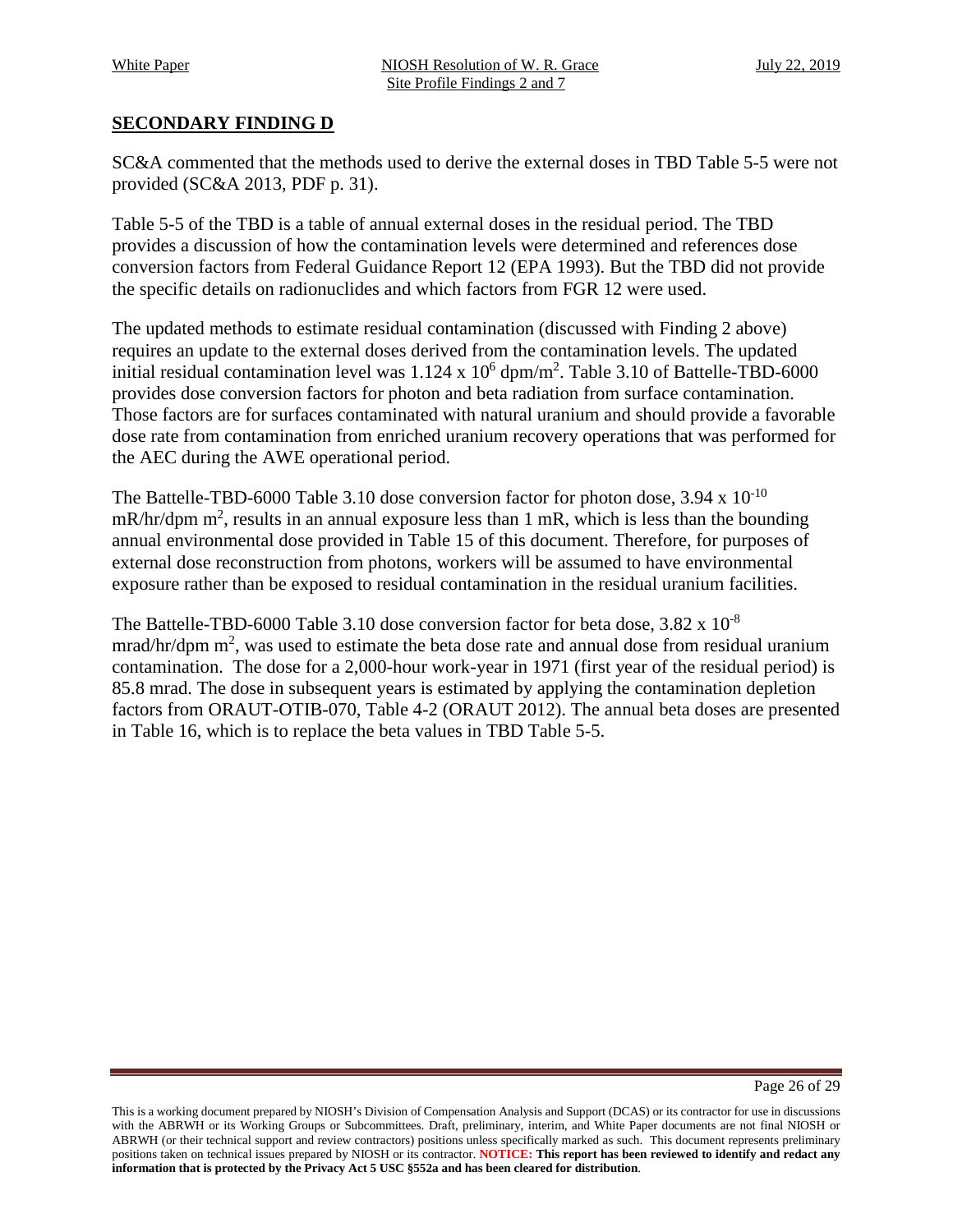#### <span id="page-26-0"></span>White Paper NIOSH Resolution of W. R. Grace July 22, 2019 Site Profile Findings 2 and 7

| Dose, rad |
|-----------|
| 8.58E-02  |
| 6.72E-02  |
| 5.26E-02  |
| 4.12E-02  |
| 3.23E-02  |
| 2.52E-02  |
| 1.98E-02  |
| 1.55E-02  |
| 1.21E-02  |
| 9.53E-03  |
| 7.44E-03  |
| 5.83E-03  |
| 4.57E-03  |
| 3.57E-03  |
| 2.80E-03  |
| 2.19E-03  |
| 1.72E-03  |
| 1.34E-03  |
| 1.06E-03  |
| 8.24E-04  |
| 6.45E-04  |
| 5.05E-04  |
| 3.96E-04  |
| 3.10E-04  |
| 2.43E-04  |
| 1.90E-04  |
| 1.49E-04  |
| 1.17E-04  |
| 9.10E-05  |
| 7.14E-05  |
|           |

#### **Table 16: Annual beta dose from residual contamination**

Page 27 of 29

This is a working document prepared by NIOSH's Division of Compensation Analysis and Support (DCAS) or its contractor for use in discussions with the ABRWH or its Working Groups or Subcommittees. Draft, preliminary, interim, and White Paper documents are not final NIOSH or ABRWH (or their technical support and review contractors) positions unless specifically marked as such. This document represents preliminary positions taken on technical issues prepared by NIOSH or its contractor. **NOTICE: This report has been reviewed to identify and redact any information that is protected by the Privacy Act 5 USC §552a and has been cleared for distribution**.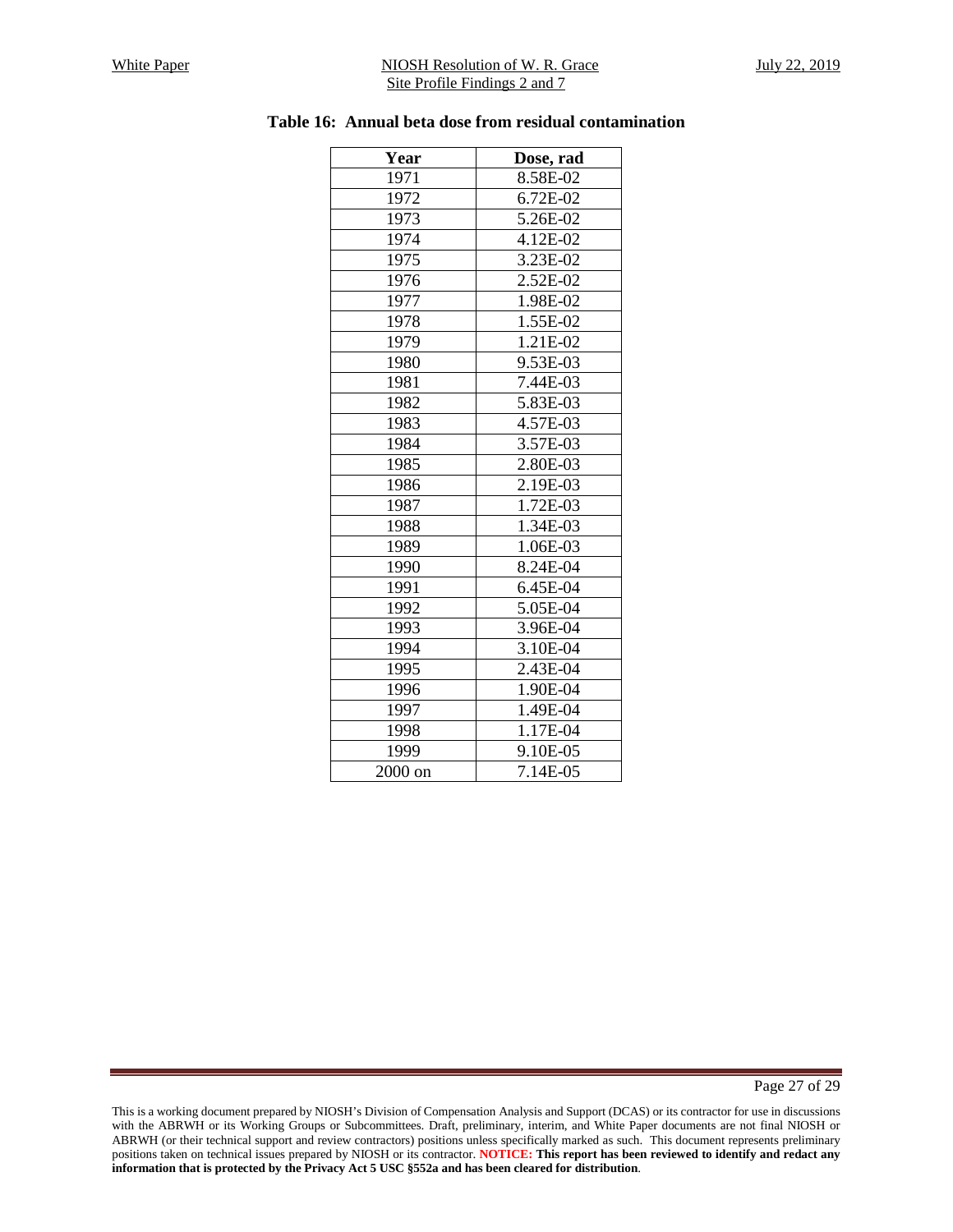# <span id="page-27-0"></span>**REFERENCES**

AEC (U.S. Atomic Energy Commission), 1969a, *Environmental Measurements Around the Nuclear Fuel Services, Incorporated, Plant, Erwin, Tennessee, July 1968 through March 1969*, Independent Measurements Program, Division of Compliance. [SRDB Ref ID: 165822]

AEC (U.S. Atomic Energy Commission), 1969b, *Environmental Measurements Around the Nuclear Fuel Services, Incorporated, Plant, Erwin, Tennessee, April through June, 1969*, Independent Measurements Program, Division of Compliance. [SRDB Ref ID: 165821]

AEC (U.S. Atomic Energy Commission), 1970, *Environmental Measurements Around the Nuclear Fuel Services, Incorporated, Plant, Erwin, Tennessee, July through October 1969*, Docket 70-143, Independent Measurements Program, Division of Compliance, July. [SRDB Ref ID: 165823]

MACTEC (MACTEC Development Corporations), 2009, *Final Status Survey Report, Subsurface Soil Characterization and Final Status Survey Project, Survey Units 1, 3, 10, Nuclear Fuel Services North Site, Erwin, Tennessee*, Grand Junction, Colorado, January. [SRDE Ref ID: 91360].

NFS (Nuclear Fuel Services, Inc.), 1984, *Environmental Report*, Nuclear Fuel Services, Inc., Erwin Plant, Erwin, Tennessee, July. [SRDB Ref ID: 153835]

NFS (Nuclear Fuel Services, Inc.), 1996, *Supplement to the 1984 NFS Environmental Report*, Nuclear Fuel Services, Inc., May 31. [SRDB Ref ID 153839]

NFS (Nuclear Fuel Services, Inc.), 2001, *Supplemental Environmental Report for Licensing Actions to Support the BLEU Project*, Nuclear Fuel Services, Erwin, Tennessee, November 9. [SRDB Ref ID: 153840]

NFS (Nuclear Fuel Services, Inc.), 2002, *License Amendment Request for BLEU Preparation Facility*, Nuclear Fuel Services, October 11. [SRDB Ref ID: 165838]

NIOSH (National Institute for Occupational Safety and Health), 2004, *Estimation of Ingestion Intakes*, OCAS-TIB-009, Rev. 0, Office of Compensation Analysis and Support, Cincinnati, Ohio, April 13. [SRDB Ref ID: 22397]

NIOSH (National Institute for Occupational Safety and Health), 2011, *Site Profiles for Atomic Weapons Employers That Worked Uranium Metals*, Battelle-TBD-6000, Rev 01, Division of Compensation Analysis and Support, Cincinnati, Ohio, June 17. [SRDB Ref. ID: 101251]

NIOSH (National Institute for Occupational Safety and Health), 2019, *Internal Dosimetry Coworker Intake and Exposure Model for the W. R. Grace Company, Erwin, Tennessee*, *White Paper*, Office of Compensation Analysis and Support, Cincinnati, Ohio, March 1. [SRDB Ref ID: 175523]

Page 28 of 29

This is a working document prepared by NIOSH's Division of Compensation Analysis and Support (DCAS) or its contractor for use in discussions with the ABRWH or its Working Groups or Subcommittees. Draft, preliminary, interim, and White Paper documents are not final NIOSH or ABRWH (or their technical support and review contractors) positions unless specifically marked as such. This document represents preliminary positions taken on technical issues prepared by NIOSH or its contractor. **NOTICE: This report has been reviewed to identify and redact any information that is protected by the Privacy Act 5 USC §552a and has been cleared for distribution**.